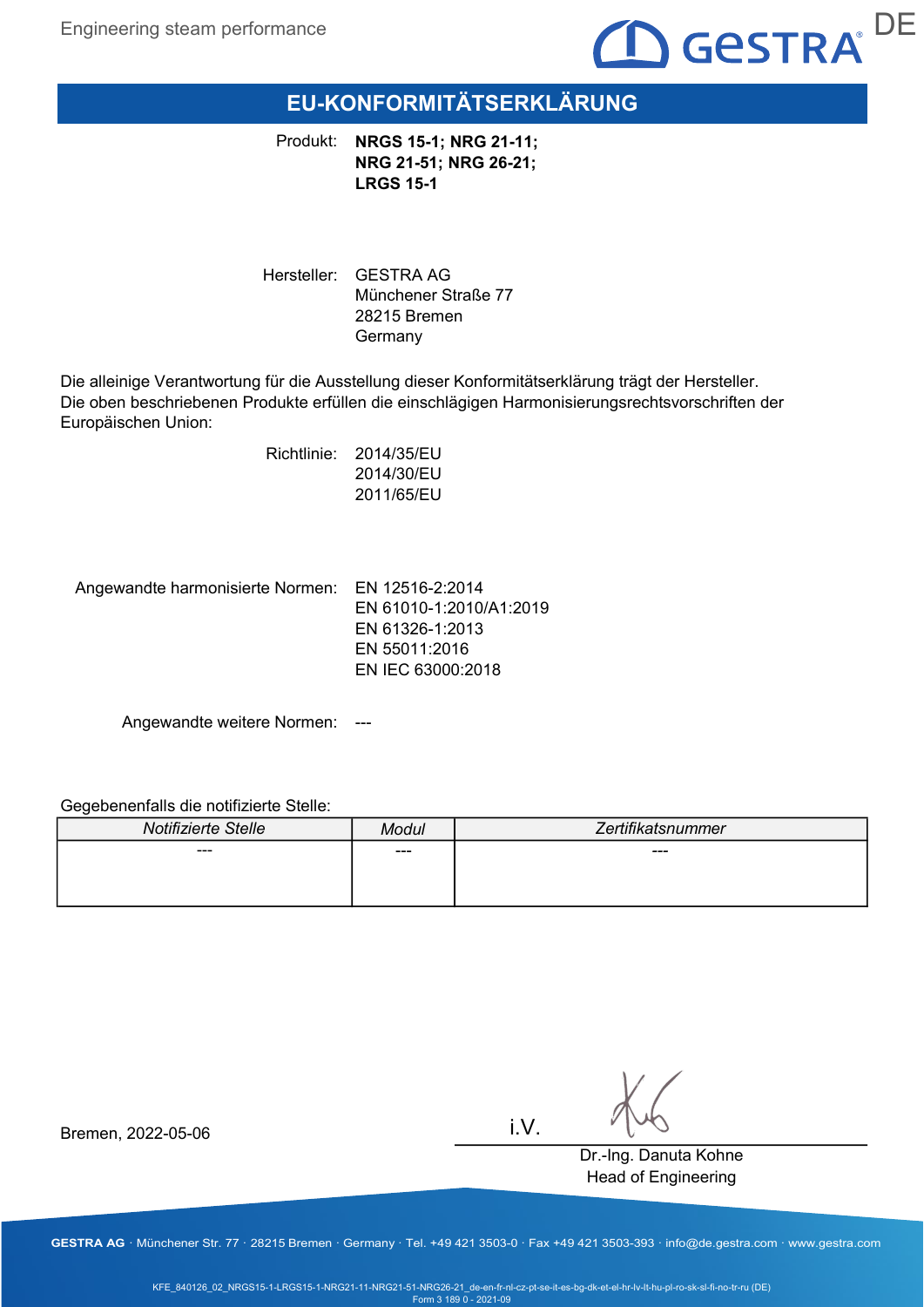

## EU DECLARATION OF CONFORMITY

Product: NRGS 15-1; NRG 21-11; NRG 21-51; NRG 26-21; LRGS 15-1

Manufacturer: GESTRA AG Münchener Straße 77 28215 Bremen Germany

This declaration of conformity is issued under the sole responsibility of the manufacturer. The products of the declaration described above are in conformity with the relevant Union harmonisation legislation:

> Directive: 2014/35/EU 2014/30/EU 2011/65/EU

Applied harmonized standards: EN 12516-2:2014 EN 61010-1:2010/A1:2019 EN 61326-1:2013 EN 55011:2016 EN IEC 63000:2018

Applied other standards: ---

Where applicable, the notified body:

| <b>Notified Body</b> | odule | Certificate No. |
|----------------------|-------|-----------------|
| ---                  | ---   | ---             |
|                      |       |                 |

Bremen, 2022-05-06

(original signature see page 1)

Dr.-Ing. Danuta Kohne Head of Engineering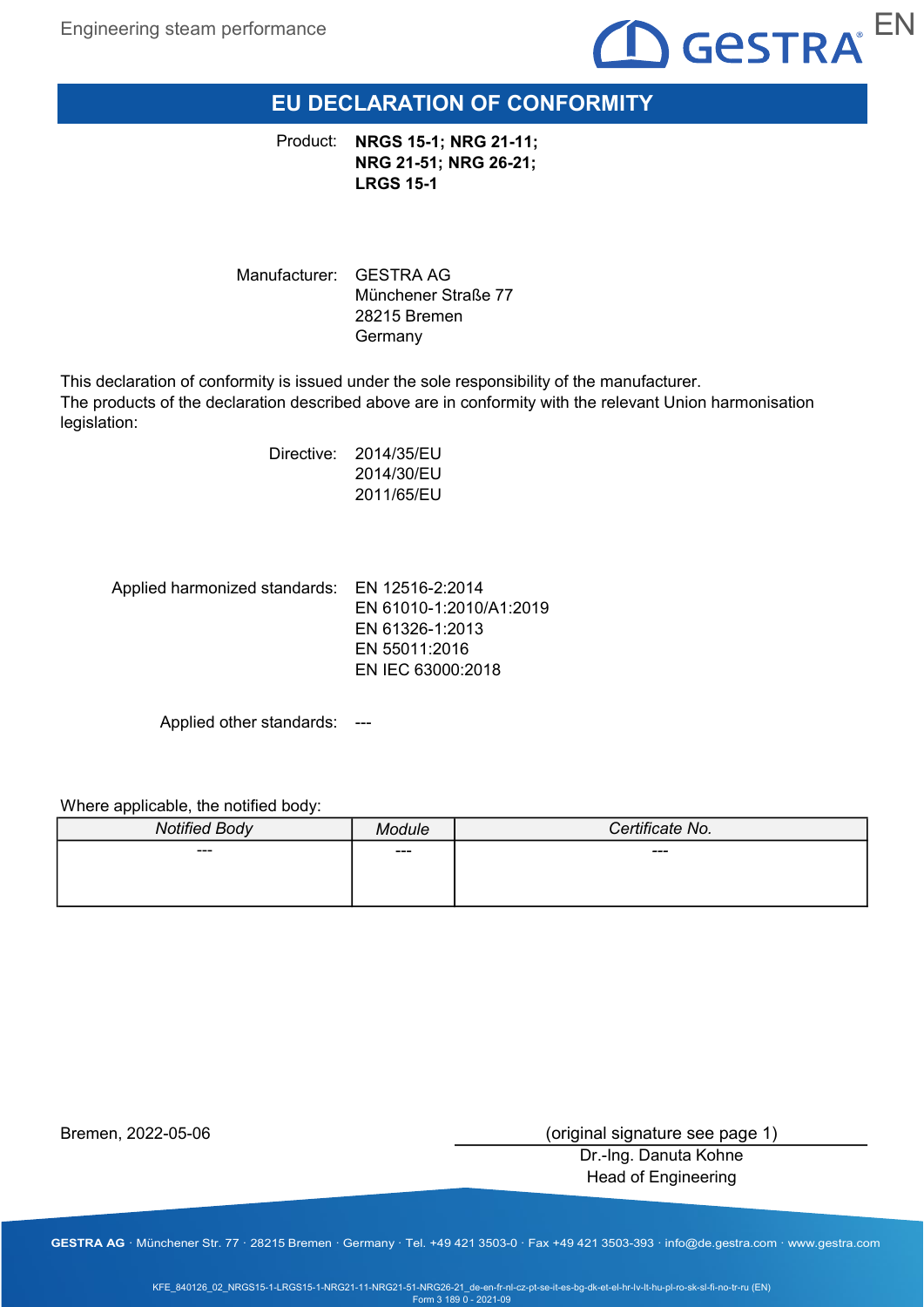

## ЕС декларация за съответствие

NRGS 15-1; NRG 21-11; NRG 21-51; NRG 26-21; LRGS 15-1 Продукт:

Производител: GESTRA AG Münchener Straße 77 28215 Bremen Germany

Производителят носи единствената отговорност за издаването на тази декларация за съответствие. Горепосочените продукти отговарят на съответните предписания за хармонизиране на Европейския съюз:

> Директива: 2014/35/EU 2014/30/EU 2011/65/EU

| Приложени хармонизирани EN 12516-2:2014 |                                    |
|-----------------------------------------|------------------------------------|
|                                         | стандарти: EN 61010-1:2010/A1:2019 |
|                                         | EN 61326-1:2013                    |
|                                         | EN 55011:2016                      |
|                                         | EN IEC 63000:2018                  |

Други приложени стандарти: ---

#### Ако е приложимо, нотифицираният орган:

| Нотифициран орган | Модул | Номер на сертификат |
|-------------------|-------|---------------------|
| ---               | ---   | ---                 |
|                   |       |                     |
|                   |       |                     |

Bremen, 2022-05-06

(Оригинален подпис виж страница 1)

Dr.-Ing. Danuta Kohne Head of Engineering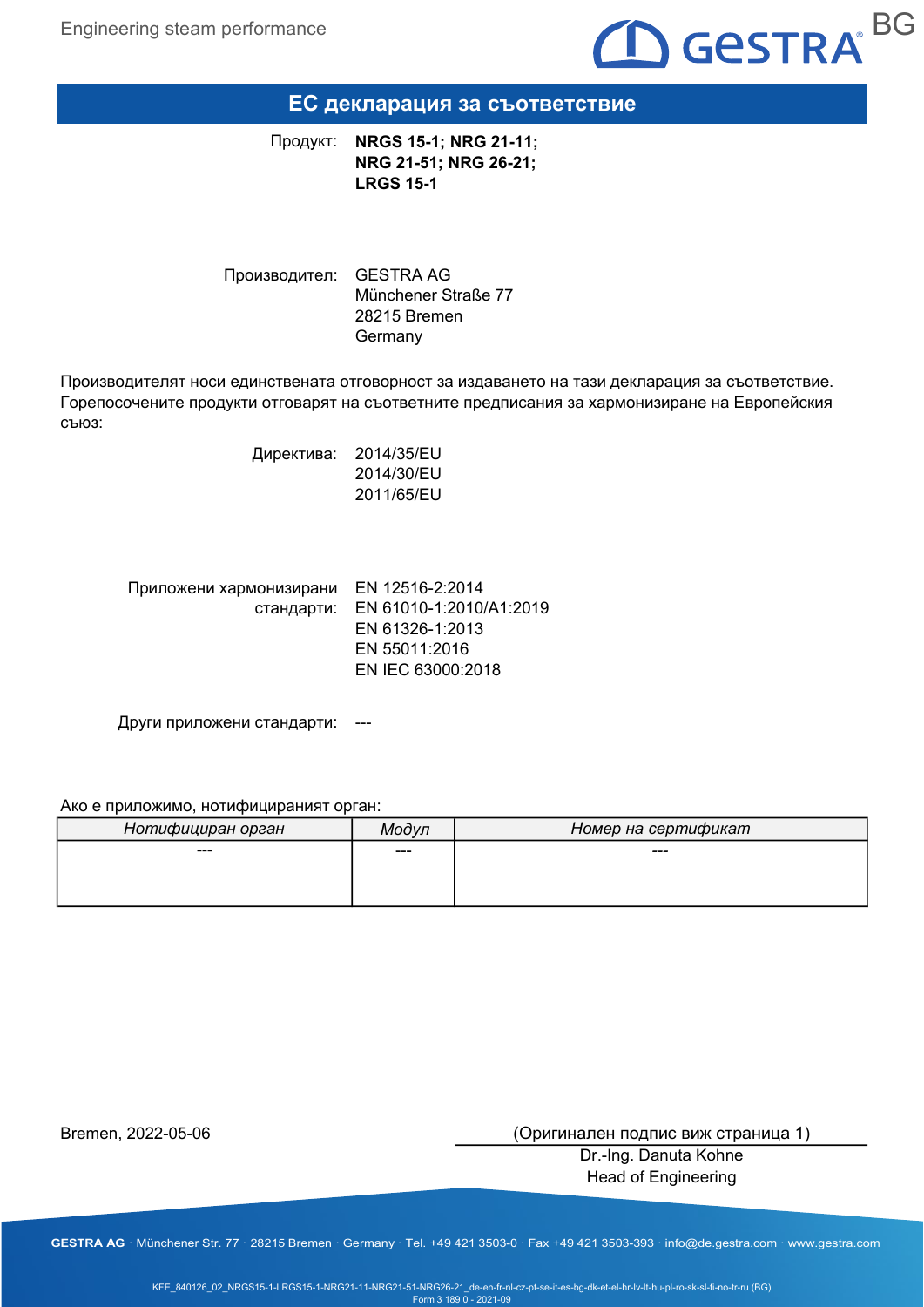

Declaración de conformidad de la UE

NRGS 15-1; NRG 21-11; NRG 21-51; NRG 26-21; LRGS 15-1 Producto:

Fabricante: GESTRA AG Münchener Straße 77 28215 Bremen Germany

El fabricante asume toda la responsabilidad por la expedición de esta declaración de conformidad. Los productos descritos arriba cumplen la legislación pertinente sobre armonización de la Comunidad Europea:

> Directiva: 2014/35/EU 2014/30/EU 2011/65/EU

Normas armonizadas aplicadas: EN 12516-2:2014

EN 61010-1:2010/A1:2019 EN 61326-1:2013 EN 55011:2016 EN IEC 63000:2018

Otras normas aplicadas: ---

Dado el caso, el organismo notificado:

| Organismo notificado | Módulo | N.º de certificado |
|----------------------|--------|--------------------|
| $---$                | ---    | ---                |
|                      |        |                    |
|                      |        |                    |

Bremen, 2022-05-06

(Firma original, véase la página 1)

Dr.-Ing. Danuta Kohne Head of Engineering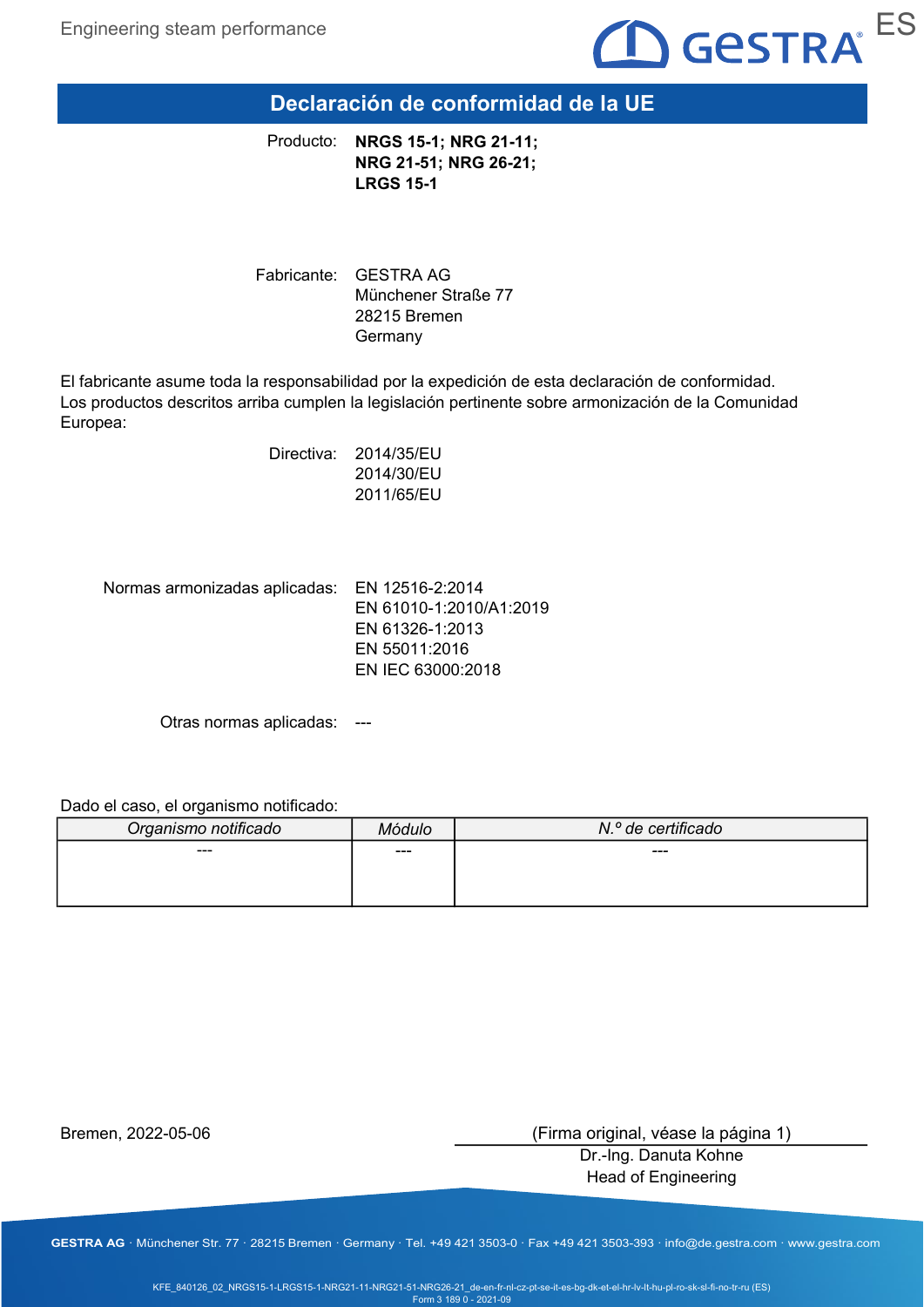

## EU Prohlášení o shodě

Výrobek: NRGS 15-1; NRG 21-11; NRG 21-51; NRG 26-21; LRGS 15-1

Výrobce: GESTRA AG Münchener Straße 77 28215 Bremen **Germany** 

Výhradní odpovědnost za vystavení tohoto Prohlášení o shodě nese výrobce. Výše popsané výrobky splňují příslušné harmonizační předpisy Evropské unie:

> Směrnice: 2014/35/EU 2014/30/EU 2011/65/EU

Použité harmonizované normy: EN 12516-2:2014 EN 61010-1:2010/A1:2019 EN 61326-1:2013 EN 55011:2016 EN IEC 63000:2018

Další použité normy: ---

#### Případně oznámený subjekt:

| Oznámený subjekt | Modul |     |
|------------------|-------|-----|
| ---              | ---   | --- |
|                  |       |     |
|                  |       |     |

Bremen, 2022-05-06

(Originální podpis viz strna 1)

Dr.-Ing. Danuta Kohne Head of Engineering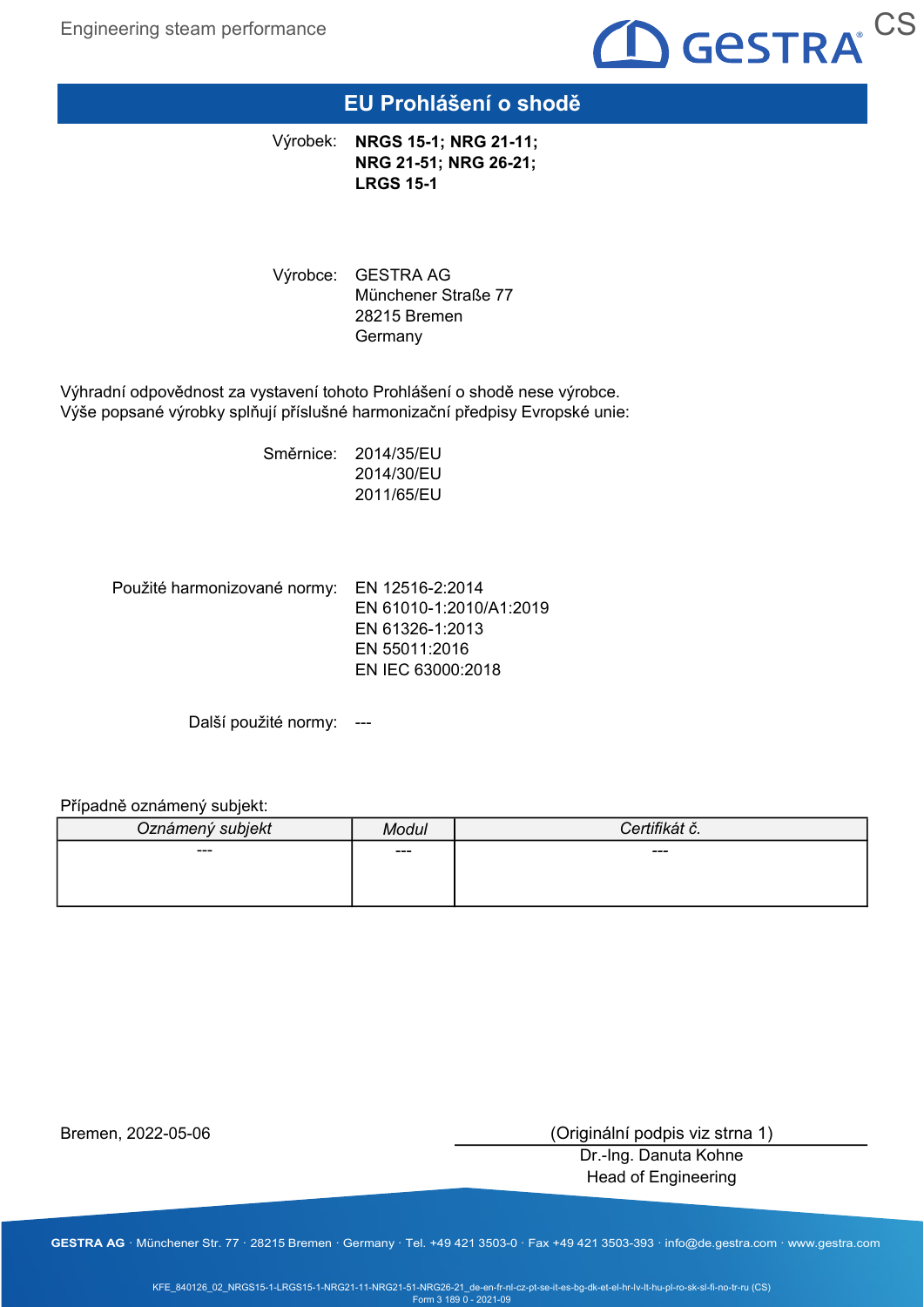

EF-overensstemmelseserklæring

Produkt: NRGS 15-1; NRG 21-11; NRG 21-51; NRG 26-21; LRGS 15-1

Fabrikant: GESTRA AG Münchener Straße 77 28215 Bremen Germany

Fabrikanten er eneansvarlig for udstedelsen af overensstemmelseserklæringen. De ovenfor beskrevne produkter overholder den relevante harmoniseringslovgivning i Den Europæiske Union:

> Direktiv: 2014/35/EU 2014/30/EU 2011/65/EU

Anvendte harmoniserede standarder: EN 12516-2:2014

EN 61010-1:2010/A1:2019 EN 61326-1:2013 EN 55011:2016 EN IEC 63000:2018

Andre anvendte standarder: ---

I givet fald det bemyndigede organ:

| Bemyndiget organ | <b>Modul</b> | Certifikat nr. |
|------------------|--------------|----------------|
| ---              | ---          | ---            |
|                  |              |                |
|                  |              |                |

Bremen, 2022-05-06

(Se side 1 mht. original underskrift)

Dr.-Ing. Danuta Kohne Head of Engineering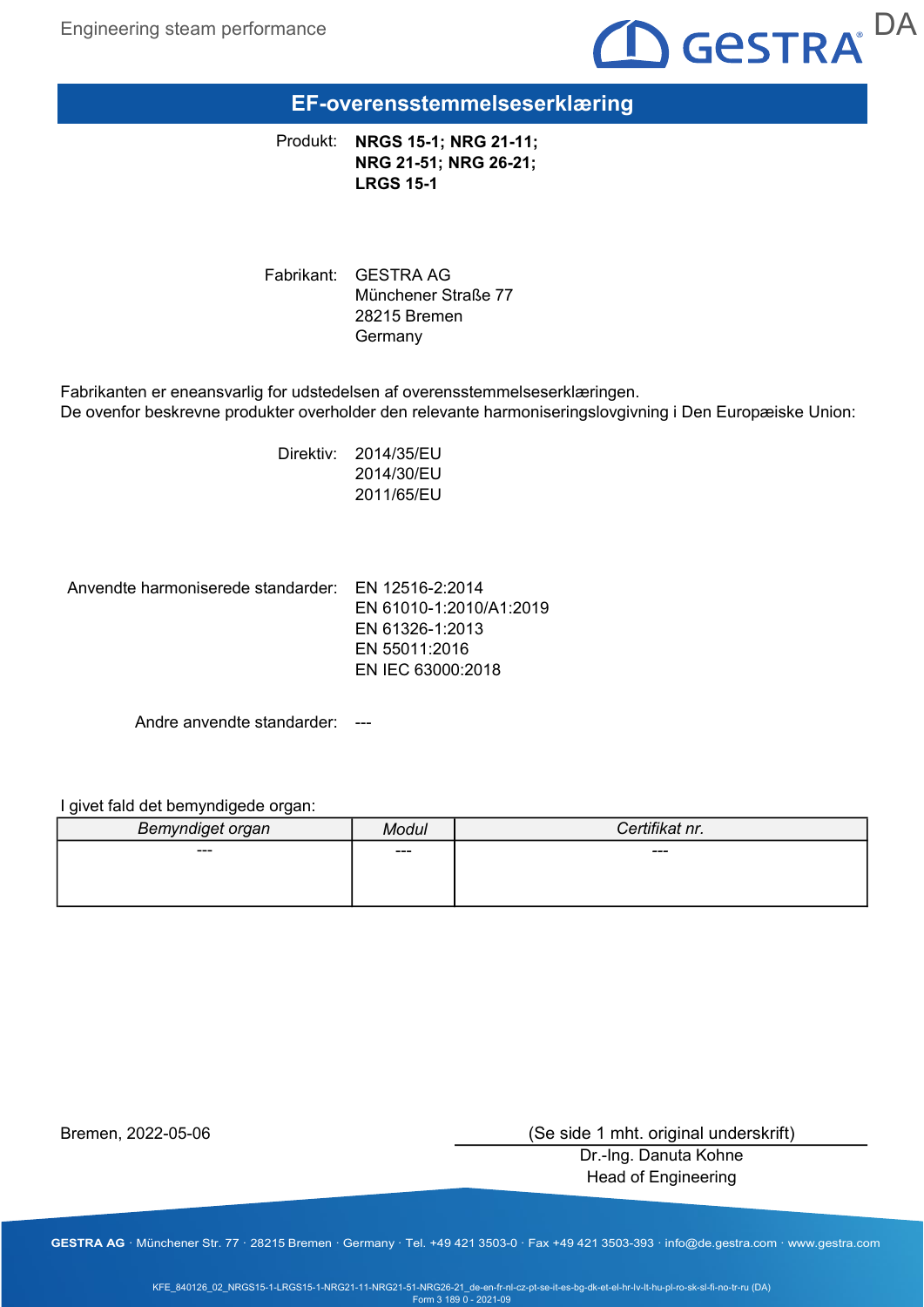

### ELi vastavusdeklaratsioon

Toode: NRGS 15-1; NRG 21-11; NRG 21-51; NRG 26-21; LRGS 15-1

Tootja: GESTRA AG Münchener Straße 77 28215 Bremen Germany

Tootjal lasub käesoleva vastavusdeklaratsiooni väljaandmise eest ainuvastutus. Eespool kirjeldatud tooted täidavad Euroopa Liidu asjaomaseid ühtlustusnõudeid:

> Direktiiv: 2014/35/EU 2014/30/EU 2011/65/EU

Kohaldatud ühtlustatud standardid: EN 12516-2:2014

EN 61010-1:2010/A1:2019 EN 61326-1:2013 EN 55011:2016 EN IEC 63000:2018

Muud kohaldatud standardid: ---

Vajaduse korral teavitatud asutus:

| Teavitatud asutus | Moodul | Sertifikaadi nr |
|-------------------|--------|-----------------|
| ---               | ---    | ---             |
|                   |        |                 |
|                   |        |                 |

Bremen, 2022-05-06

(Allkirja originaali vaadake lk 1)

Dr.-Ing. Danuta Kohne Head of Engineering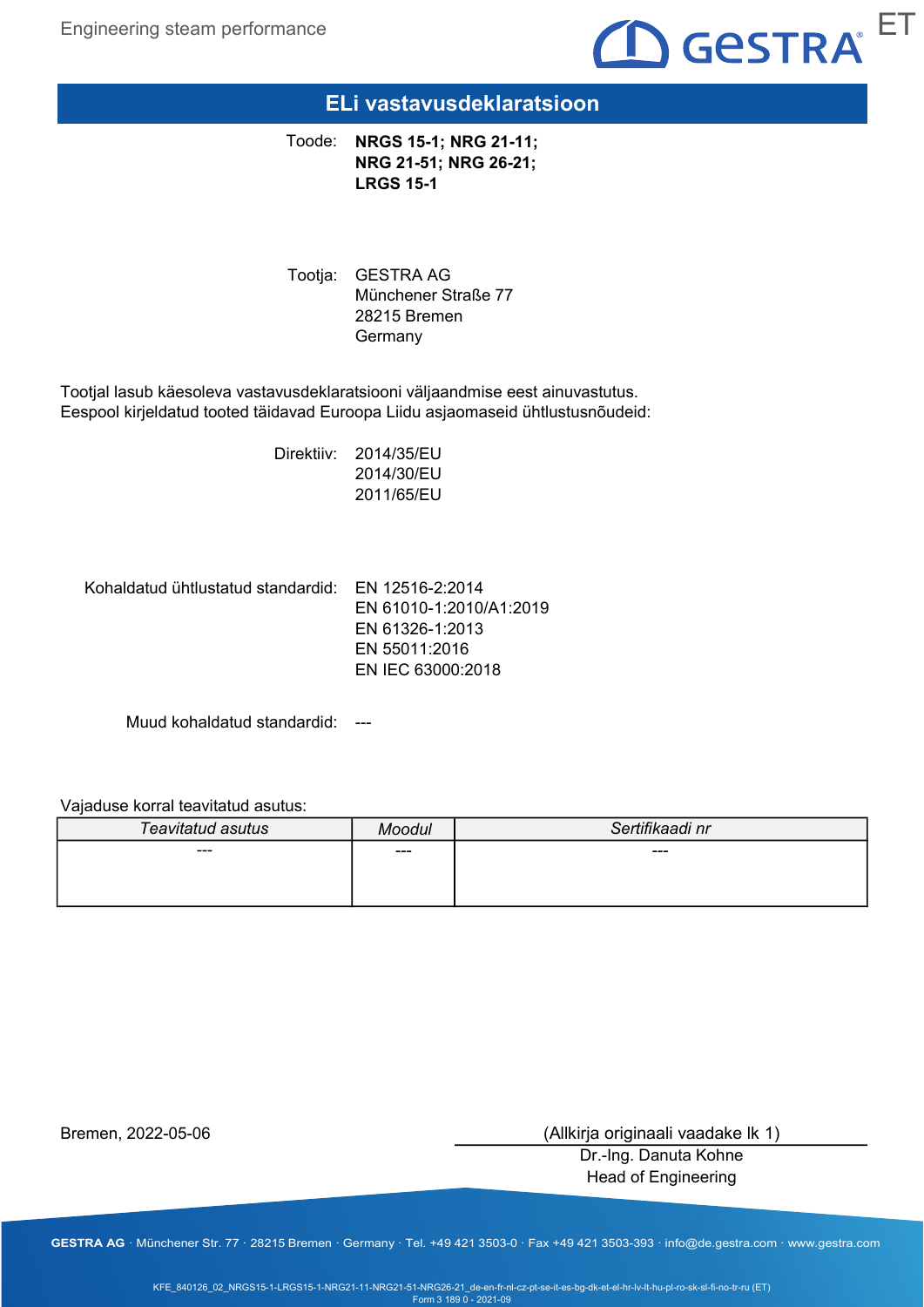

## Δήλωση συμμόρφωσης ΕΕ

Προϊόν: **NRGS 15-1; NRG 21-11;** NRG 21-51; NRG 26-21; LRGS 15-1

Κατασκευαστής: GESTRA AG Münchener Straße 77 28215 Bremen Germany

Η αποκλειστική ευθύνη για την έκδοση αυτής της δήλωσης συμμόρφωσης βαρύνει τον κατασκευαστή. Τα προϊόντα που αναφέρονται παραπάνω πληρούν τη σχετική νομοθεσία εναρμόνισης της Ευρωπαϊκής Ένωσης:

> Οδηγία: 2014/35/EU 2014/30/EU 2011/65/EU

Εφαρμοζόμενα εναρμονισμένα EN 12516-2:2014 πρότυπα: EN 61010-1:2010/A1:2019 EN 61326-1:2013 EN 55011:2016 EN IEC 63000:2018

Εφαρμοζόμενα περαιτέρω πρότυπα: ---

Ενδεχομένως η κοινοποιημένη υπηρεσία:

| Κοινοποιημένος φορέας | Μονάδα | Αρ. Πιστοποιητικού |
|-----------------------|--------|--------------------|
| ---                   | ---    | ---                |
|                       |        |                    |
|                       |        |                    |

Bremen, 2022-05-06

(Αυθεντική υπογραφή, δείτε σελίδα 1)

Dr.-Ing. Danuta Kohne Head of Engineering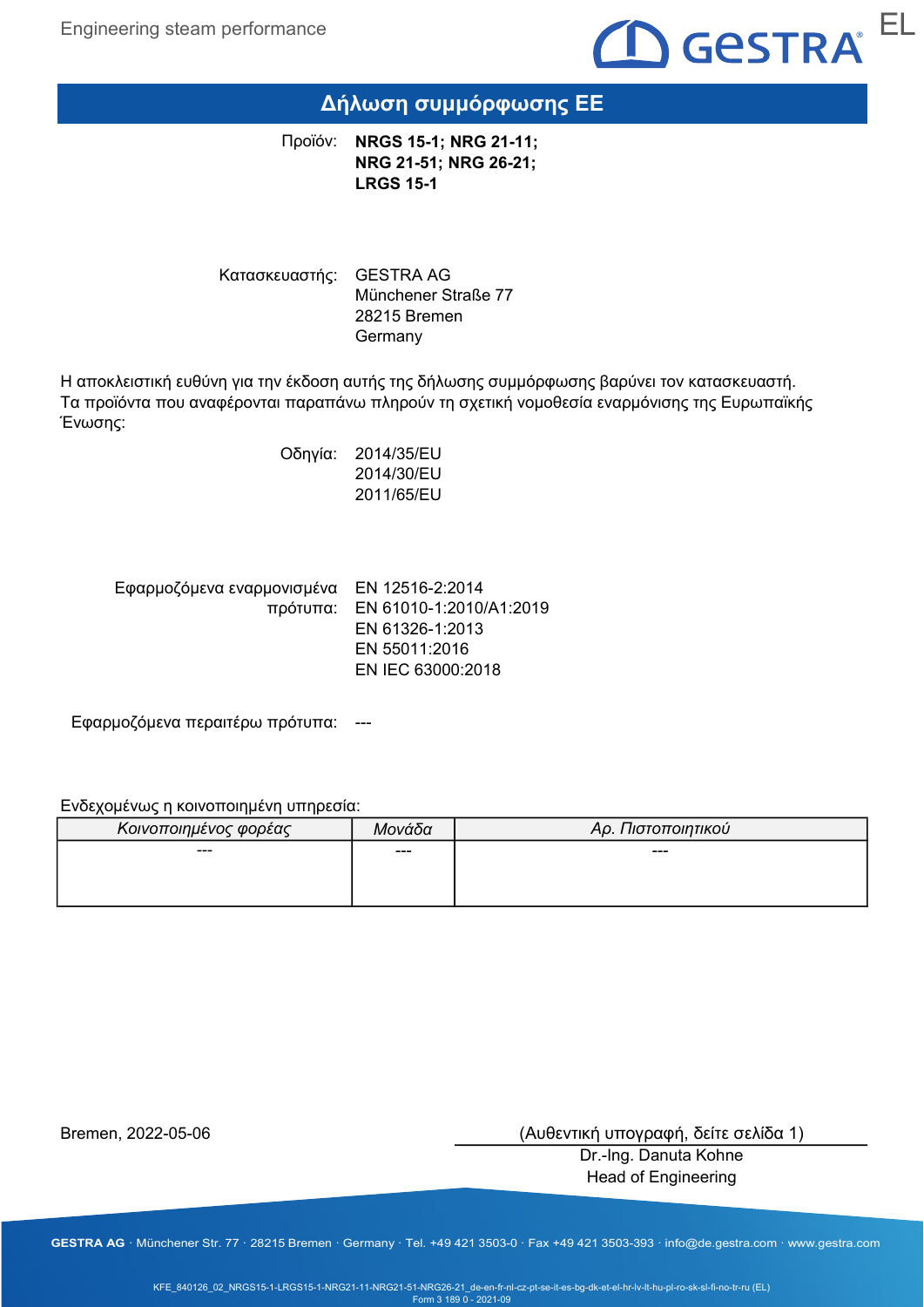

### Déclaration de conformité UE

Produit : NRGS 15-1; NRG 21-11; NRG 21-51; NRG 26-21; LRGS 15-1

Fabricant : GESTRA AG Münchener Straße 77 28215 Bremen Germany

Le fabricant est le seul responsable de la publication de la présente déclaration de conformité. Les produits mentionnés ci-dessus respectent les directives d'harmonisation en vigueur dans l'Union européenne :

> Directive 2014/35/EU 2014/30/EU 2011/65/EU

Normes harmonisées appliquées : EN 12516-2:2014

EN 61010-1:2010/A1:2019 EN 61326-1:2013 EN 55011:2016 EN IEC 63000:2018

Autres normes appliquées : ---

Le cas échéant, l'organisme notifié:

| Organisme notifié | ้าdule | Certificat n° |
|-------------------|--------|---------------|
| $---$             | ---    | $---$         |
|                   |        |               |
|                   |        |               |

Bremen, 2022-05-06

(Signature originale, voir page 1)

Dr.-Ing. Danuta Kohne Head of Engineering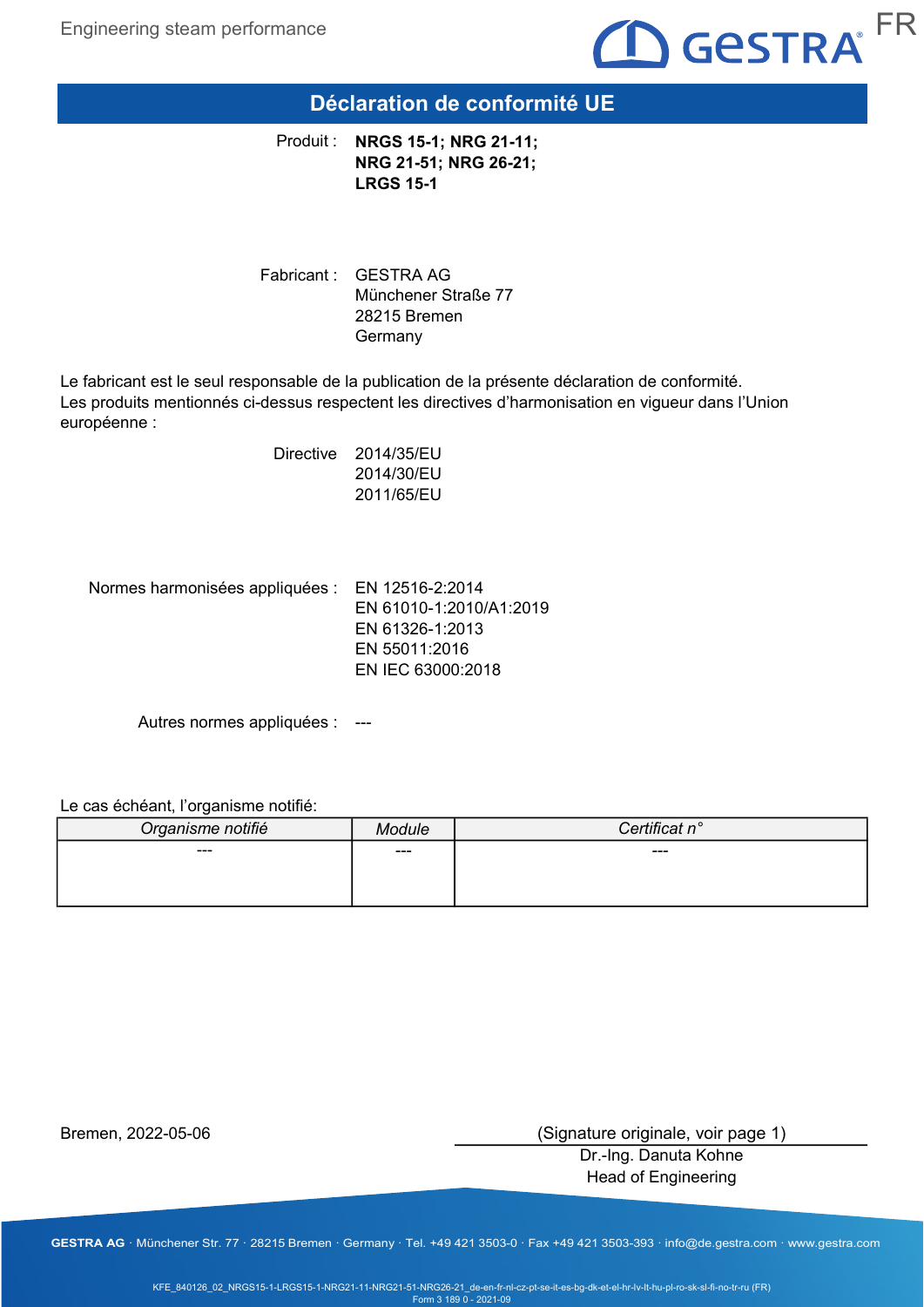

### EU izjava o sukladnosti

Proizvod: NRGS 15-1; NRG 21-11; NRG 21-51; NRG 26-21; LRGS 15-1

Proizvođač: GESTRA AG Münchener Straße 77 28215 Bremen **Germany** 

Isključivu odgovornost za izdavanje ove Izjave o sukladnosti snosi proizvođač. Prethodno navedeni proizvodi zadovoljavaju mjerodavne pravne propise o usklađivanju Europske unije:

> Direktiva: 2014/35/EU 2014/30/EU 2011/65/EU

Primijenjene usklađene norme: EN 12516-2:2014 EN 61010-1:2010/A1:2019 EN 61326-1:2013 EN 55011:2016 EN IEC 63000:2018

Ostale primijenjene norme: ---

Po potrebi prijavljeno tijelo:

| Prijavljeno tijelo | Modul | Br. Certifikata |
|--------------------|-------|-----------------|
| $--$               | ---   | ---             |
|                    |       |                 |
|                    |       |                 |

Bremen, 2022-05-06

(Originalni potpis, vidi stranicu 1)

Dr.-Ing. Danuta Kohne Head of Engineering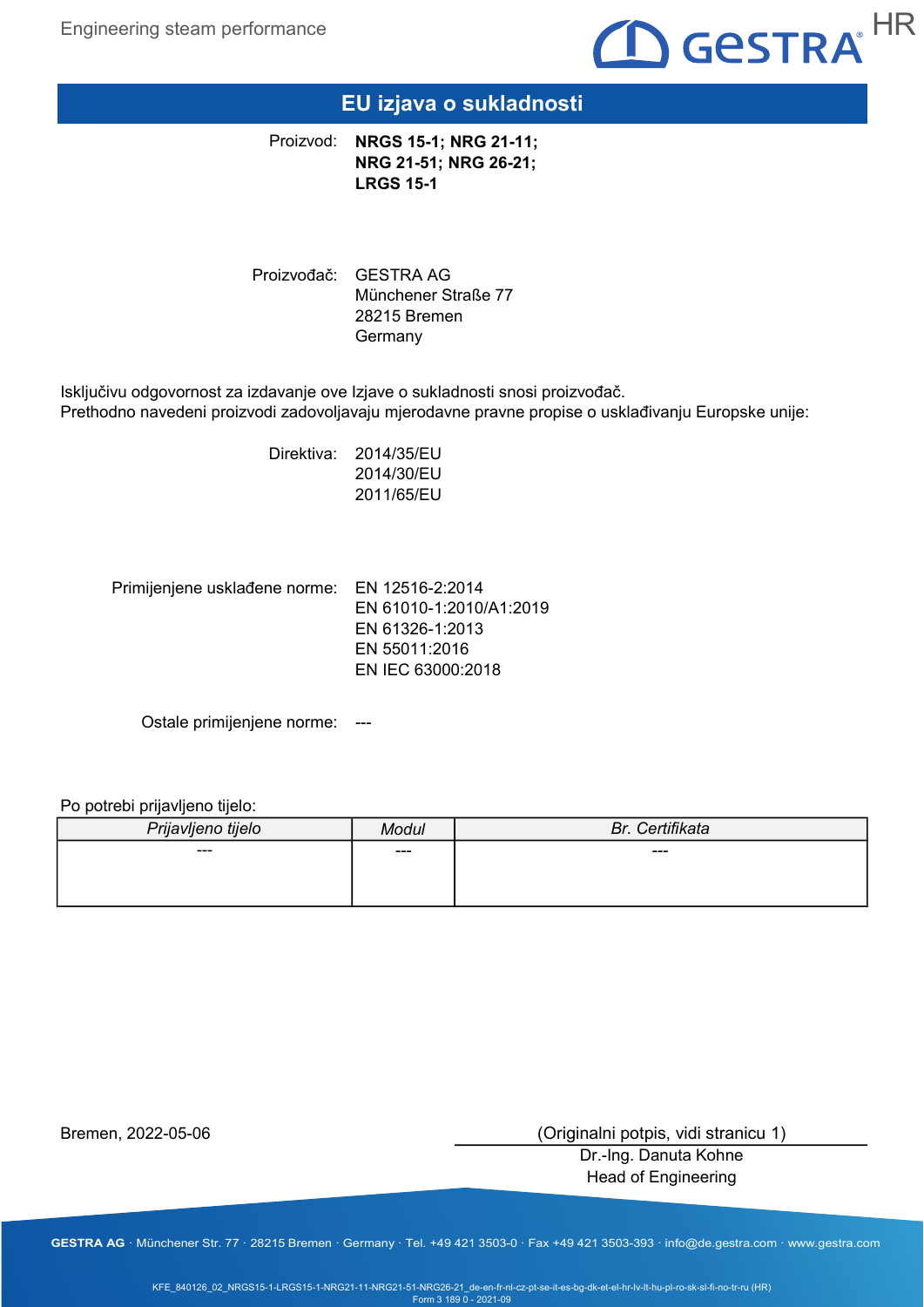

Dichiarazione di conformità UE

Prodotto: NRGS 15-1; NRG 21-11; NRG 21-51; NRG 26-21; LRGS 15-1

Fabbricante: GESTRA AG Münchener Straße 77 28215 Bremen Germany

La presente dichiarazione di conformità è rilasciata sotto l'esclusiva responsabilità del fabbricante. I prodotti oggetto della dichiarazione di cui sopra sono conformi alla pertinente normativa di armonizzazione dell'UE:

> Direttiva: 2014/35/EU 2014/30/EU 2011/65/EU

Norme armonizzate applicate: EN 12516-2:2014

EN 61010-1:2010/A1:2019 EN 61326-1:2013 EN 55011:2016 EN IEC 63000:2018

Altre norme applicate: ---

Ove applicabile, organismo notificato:

| Organismo notificato | 1odulo | Certificato N. |
|----------------------|--------|----------------|
| ---                  | ---    | ---            |
|                      |        |                |
|                      |        |                |

Bremen, 2022-05-06

(Firma originale vedi pagina 1)

Dr.-Ing. Danuta Kohne Head of Engineering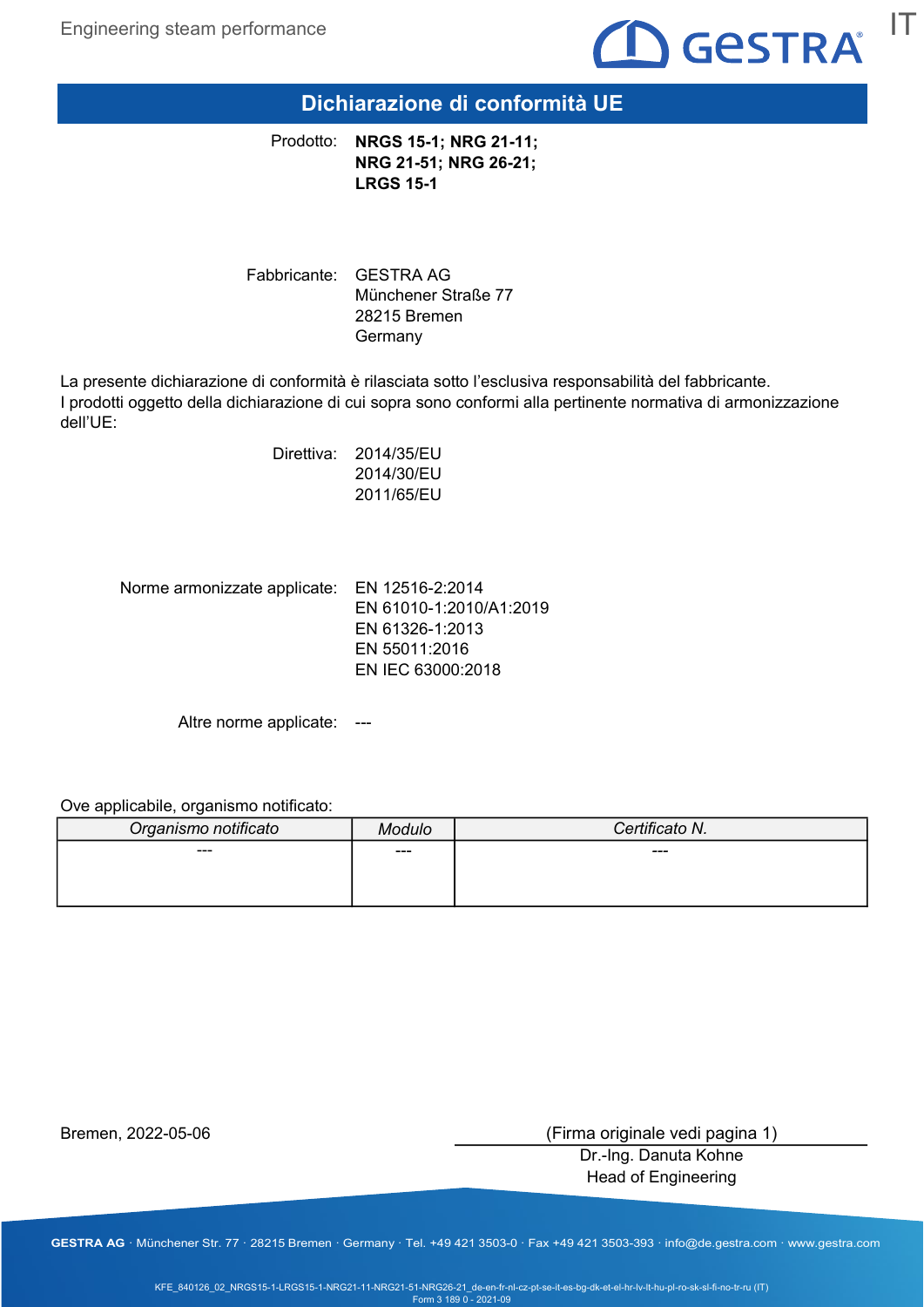Engineering steam performance



### ES atbilstības deklarācija

NRGS 15-1; NRG 21-11; NRG 21-51; NRG 26-21; LRGS 15-1 Izstrādājums:

Ražotājs: GESTRA AG Münchener Straße 77 28215 Bremen Germany

Šī atbilstības deklarācija ir izdota vienīgi uz ražotāja atbildību. Iepriekš minētie izstrādājumi izpilda attiecīgos Eiropas Savienības saskaņošanas tiesību aktus:

> Direktīva: 2014/35/EU 2014/30/EU 2011/65/EU

Piemērotie saskaņotie standarti: EN 12516-2:2014

EN 61010-1:2010/A1:2019 EN 61326-1:2013 EN 55011:2016 EN IEC 63000:2018

Piemērotie papildu standarti: ---

#### Ja attiecas, kompetentā iestāde:

| Pilnvarotā iestāde | Modulis | Sertifikāta Nr. |
|--------------------|---------|-----------------|
| ---                | ---     | ---             |
|                    |         |                 |
|                    |         |                 |

Bremen, 2022-05-06

(Skatīt oriģinālo parakstu 1. lpp)

Dr.-Ing. Danuta Kohne Head of Engineering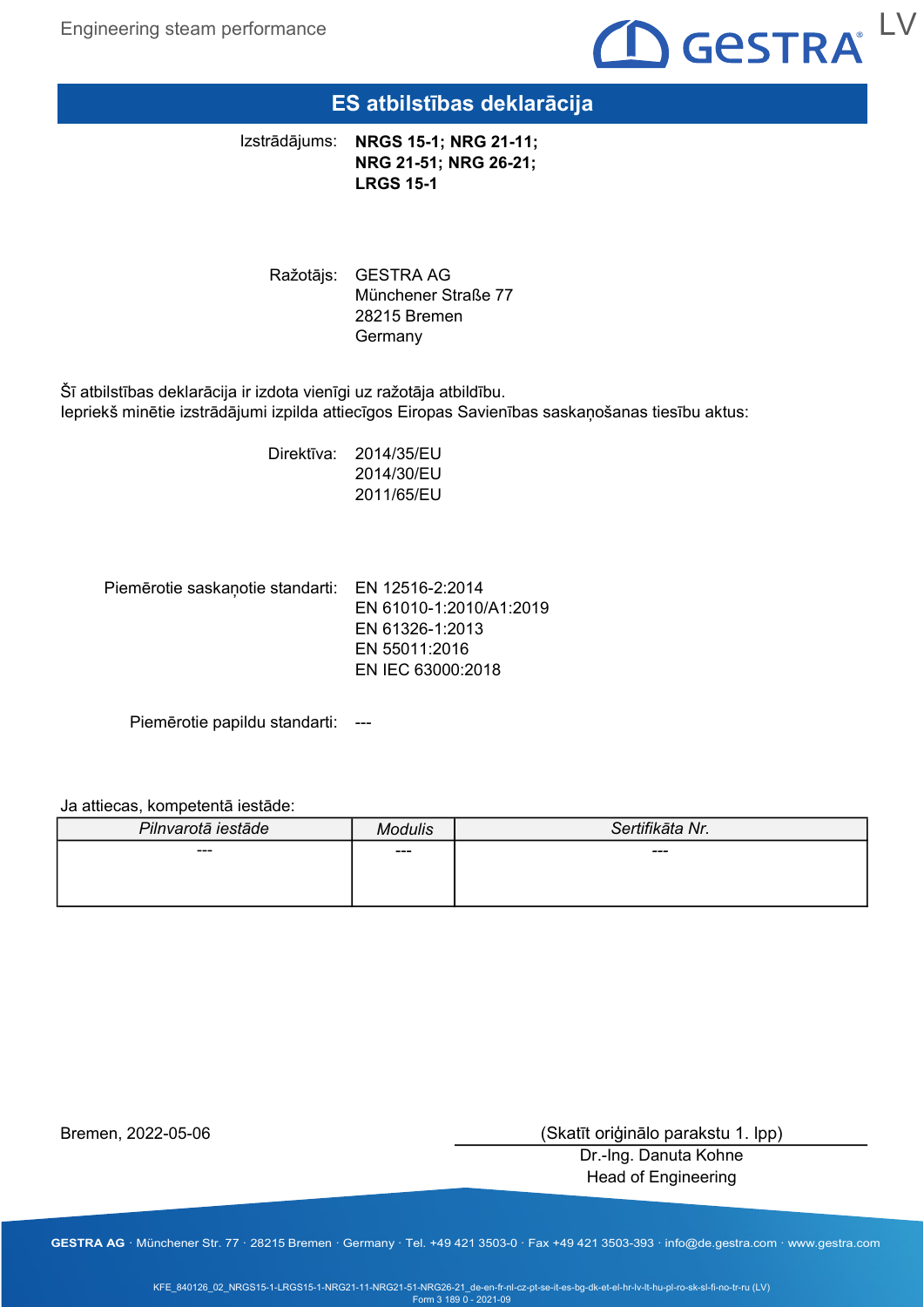

## ES atitikties deklaracija

Gaminys: NRGS 15-1; NRG 21-11; NRG 21-51; NRG 26-21; LRGS 15-1

Gamintojas: GESTRA AG Münchener Straße 77 28215 Bremen Germany

Už šią atitikties deklaraciją atsakingas tik gamintojas. Pirmiau nurodyti gaminiai atitinka svarbius Europos Sąjungos derinimo teisės aktus:

> Direktyva: 2014/35/EU 2014/30/EU 2011/65/EU

Taikomi darnieji standartai: EN 12516-2:2014 EN 61010-1:2010/A1:2019 EN 61326-1:2013 EN 55011:2016 EN IEC 63000:2018

Kiti taikomi standartai: ---

Jei taikoma, notifikuotoji įstaiga:

| Notifikuotoji įstaiga | ⁄lodulis | Pažymėjimo Nr. |
|-----------------------|----------|----------------|
| ---                   | $--$     | ---            |
|                       |          |                |

Bremen, 2022-05-06

(Originalų parašą žr. 1 puslapyje)

Dr.-Ing. Danuta Kohne Head of Engineering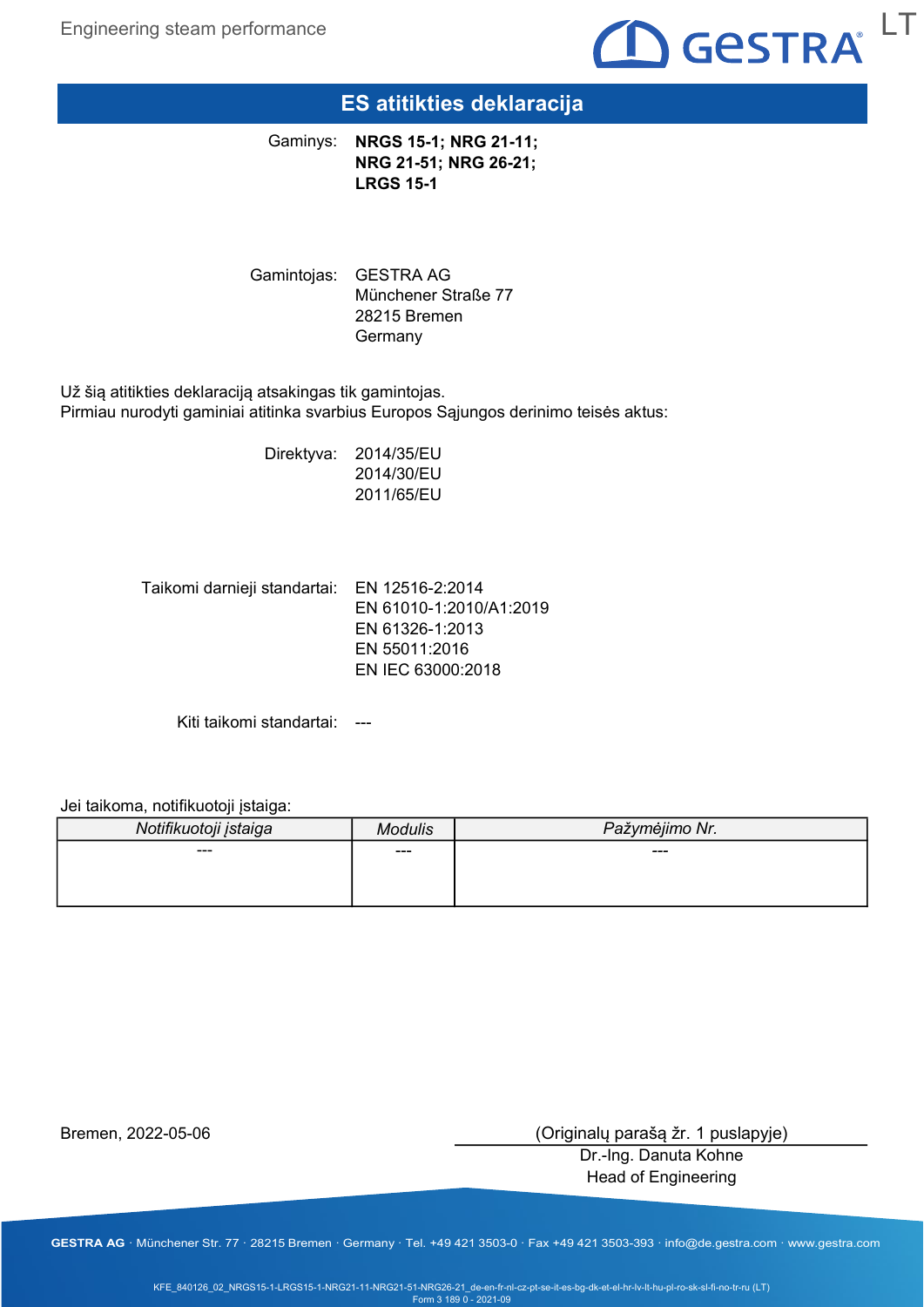

## EU-megfelelőségi nyilatkozat

NRGS 15-1; NRG 21-11; NRG 21-51; NRG 26-21; LRGS 15-1 Termék:

Gyártó: GESTRA AG Münchener Straße 77 28215 Bremen Germany

A jelen megfelelőségi nyilatkozat kiállításáért a kizárólagos felelősséget a gyártó viseli. A fent leírt termékek teljesítik az Európai Unió alkalmazandó harmonizációs jogszabályainak előírásait:

> Irányelv: 2014/35/EU 2014/30/EU 2011/65/EU

Alkalmazott harmonizált szabványok: EN 12516-2:2014

EN 61010-1:2010/A1:2019 EN 61326-1:2013 EN 55011:2016 EN IEC 63000:2018

Más alkalmazott szabványok: ---

### Adott esetben a bejelentett szervezet:

| <b>Bejelentett szervezet</b> | Modul | Tanúsítvány száma |
|------------------------------|-------|-------------------|
| $--$                         | ---   | ---               |
|                              |       |                   |
|                              |       |                   |

Bremen, 2022-05-06

(Az eredeti aláírást megtalálja az 1. oldalon)

Dr.-Ing. Danuta Kohne Head of Engineering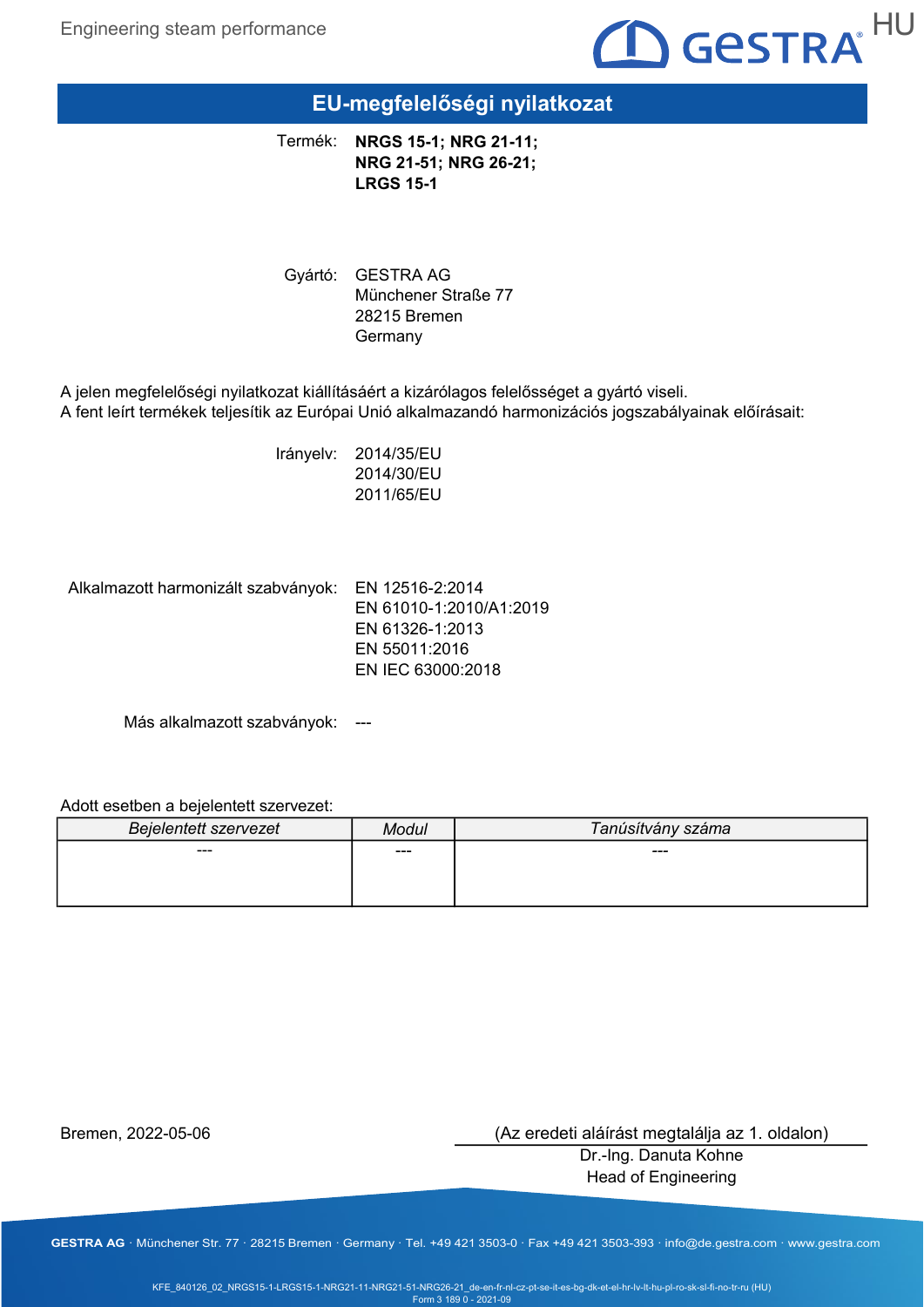

## Deklaracja zgodności UE

Produkt: NRGS 15-1; NRG 21-11; NRG 21-51; NRG 26-21; LRGS 15-1

Producent: GESTRA AG Münchener Straße 77 28215 Bremen Germany

Wyłączną odpowiedzialność za wystawienie niniejszej deklaracji zgodności ponosi producent. Opisane powyżej produkty są zgodne z odpowiednimi przepisami harmonizacyjnymi Unii Europejskiej:

> Dyrektywa: 2014/35/EU 2014/30/EU 2011/65/EU

Zastosowane normy EN 12516-2:2014 zharmonizowane: EN 61010-1:2010/A1:2019 EN 61326-1:2013 EN 55011:2016 EN IEC 63000:2018

Inne zastosowane normy: ---

#### W stosownych przypadkach – jednostka notyfikowana:

| Jednostka notyfikowana | Moduł | Nr certyfikatu |
|------------------------|-------|----------------|
| $---$                  | $---$ | ---            |
|                        |       |                |
|                        |       |                |

Bremen, 2022-05-06

(Oryginalny podpis patrz strona 1)

Dr.-Ing. Danuta Kohne Head of Engineering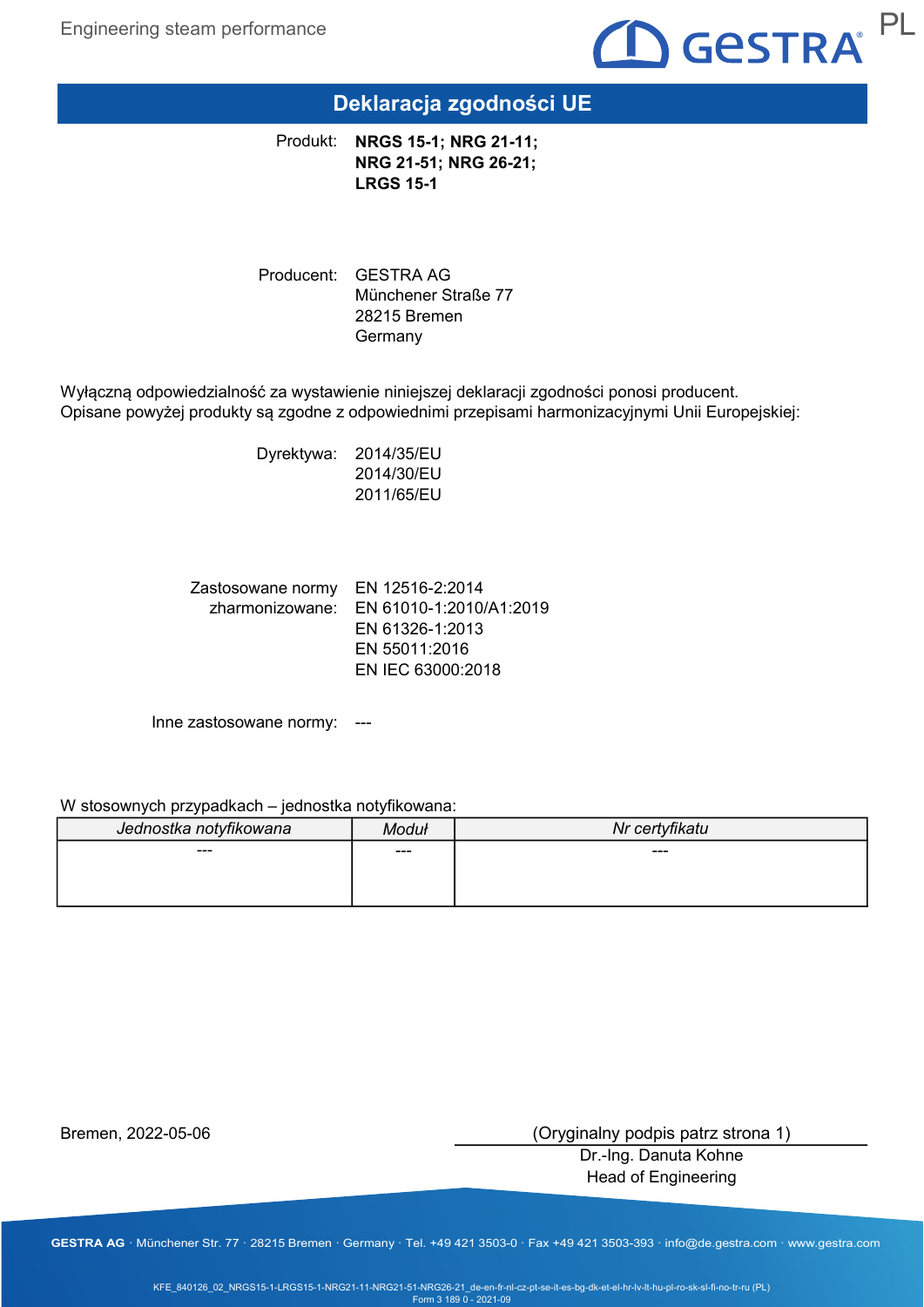

### EU-conformiteitsverklaring

Product: NRGS 15-1; NRG 21-11; NRG 21-51; NRG 26-21; LRGS 15-1

Fabrikant: GESTRA AG Münchener Straße 77 28215 Bremen **Germany** 

Voor het opstellen van deze conformiteitsverklaring is uitsluitend de fabrikant verantwoordelijk. De hierboven beschreven producten zijn conform de desbetreffende harmonisatiewetgeving van de Europese Unie:

> Richtlijn: 2014/35/EU 2014/30/EU 2011/65/EU

| Toegepaste geharmoniseerde EN 12516-2:2014 |
|--------------------------------------------|
| normen: EN 61010-1:2010/A1:2019            |
| EN 61326-1:2013                            |
| EN 55011:2016                              |
| EN IEC 63000:2018                          |
|                                            |

Toegepaste andere normen: ---

Indien nodig de aangemelde instantie:

| Aangemelde instantie | odule | Certificaatnr. |
|----------------------|-------|----------------|
| $--$                 | ---   | ---            |
|                      |       |                |
|                      |       |                |

Bremen, 2022-05-06

(Voor originele handtekening zie pagina 1)

Dr.-Ing. Danuta Kohne Head of Engineering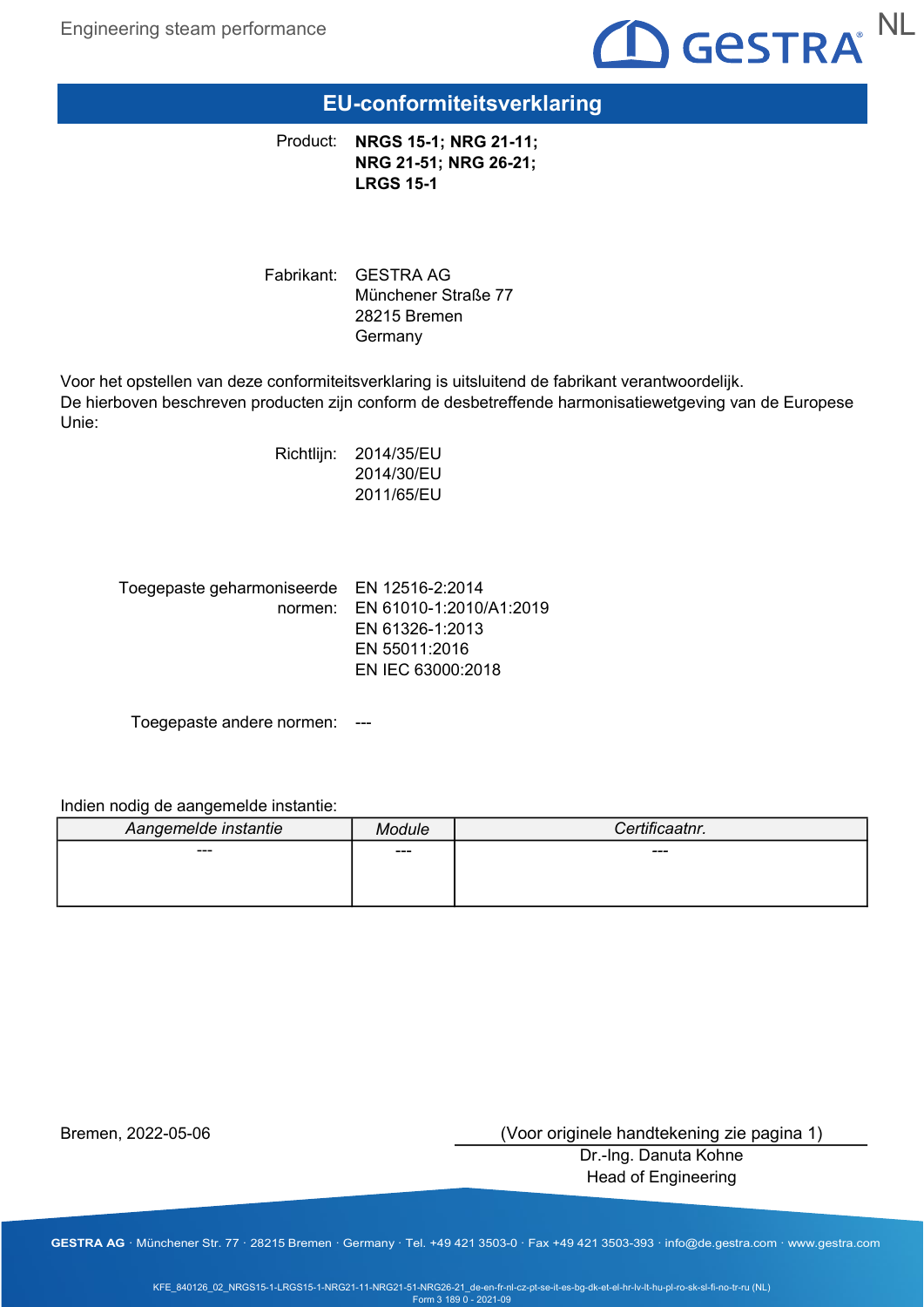

## Declaração de conformidade CE

NRGS 15-1; NRG 21-11; NRG 21-51; NRG 26-21; LRGS 15-1 Produto:

Fabricante: GESTRA AG Münchener Straße 77 28215 Bremen Germany

A presente declaração de conformidade é emitida sob a exclusiva responsabilidade do fabricante. Os produtos descritos anteriormente preenchem legislação de harmonização aplicável da União Europeia:

> Diretiva: 2014/35/EU 2014/30/EU 2011/65/EU

Normas harmonizadas aplicadas: EN 12516-2:2014

EN 61010-1:2010/A1:2019 EN 61326-1:2013 EN 55011:2016 EN IEC 63000:2018

Outras normas aplicadas: ---

#### Eventualmente o organismo notificado:

| Organismo notificado | 4ódulo | N.º de certificado |
|----------------------|--------|--------------------|
| ---                  | $--$   | ---                |
|                      |        |                    |
|                      |        |                    |

Bremen, 2022-05-06

(Assinatura original ver página 1)

Dr.-Ing. Danuta Kohne Head of Engineering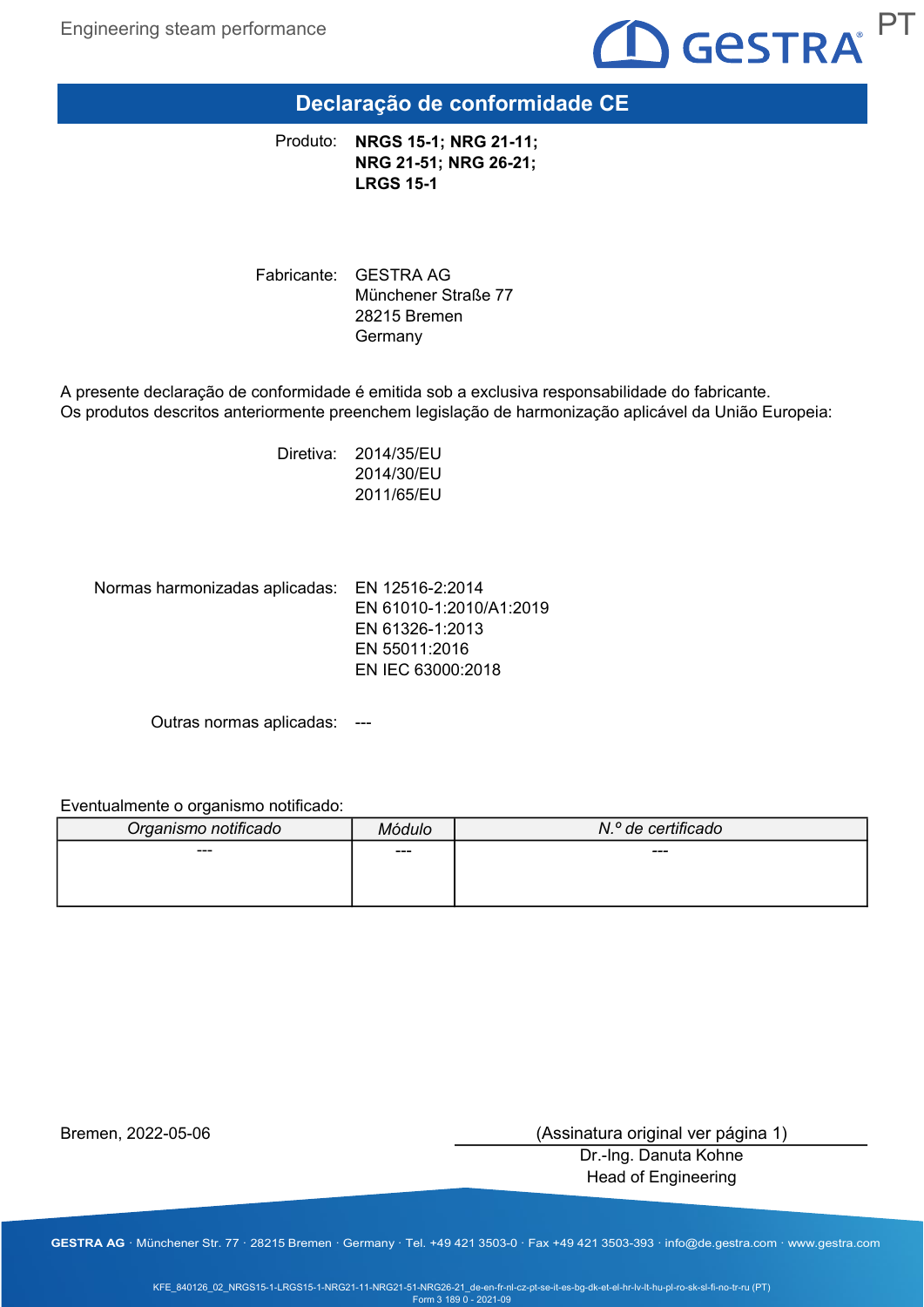

### Declarație de conformitate

Produs: NRGS 15-1; NRG 21-11; NRG 21-51; NRG 26-21; LRGS 15-1

Producător: GESTRA AG Münchener Straße 77 28215 Bremen Germany

Producătorul este singurul responsabil de întocmirea acestei declarații de conformitate. Produsele descrise mai sus îndeplinesc prevederile legislative armonizate ale Uniunii Europene:

> Directiva: 2014/35/EU 2014/30/EU 2011/65/EU

Standarde armonizate aplicate: EN 12516-2:2014

EN 61010-1:2010/A1:2019 EN 61326-1:2013 EN 55011:2016 EN IEC 63000:2018

Alte standarde aplicate: ---

#### Organismul notificat, după caz:

| Organ notificat | Modul | Nr. certificat |
|-----------------|-------|----------------|
| ---             | ---   | $---$          |
|                 |       |                |
|                 |       |                |

Bremen, 2022-05-06

(Pentru semnătura originală consultaţi pagina 1)

Dr.-Ing. Danuta Kohne Head of Engineering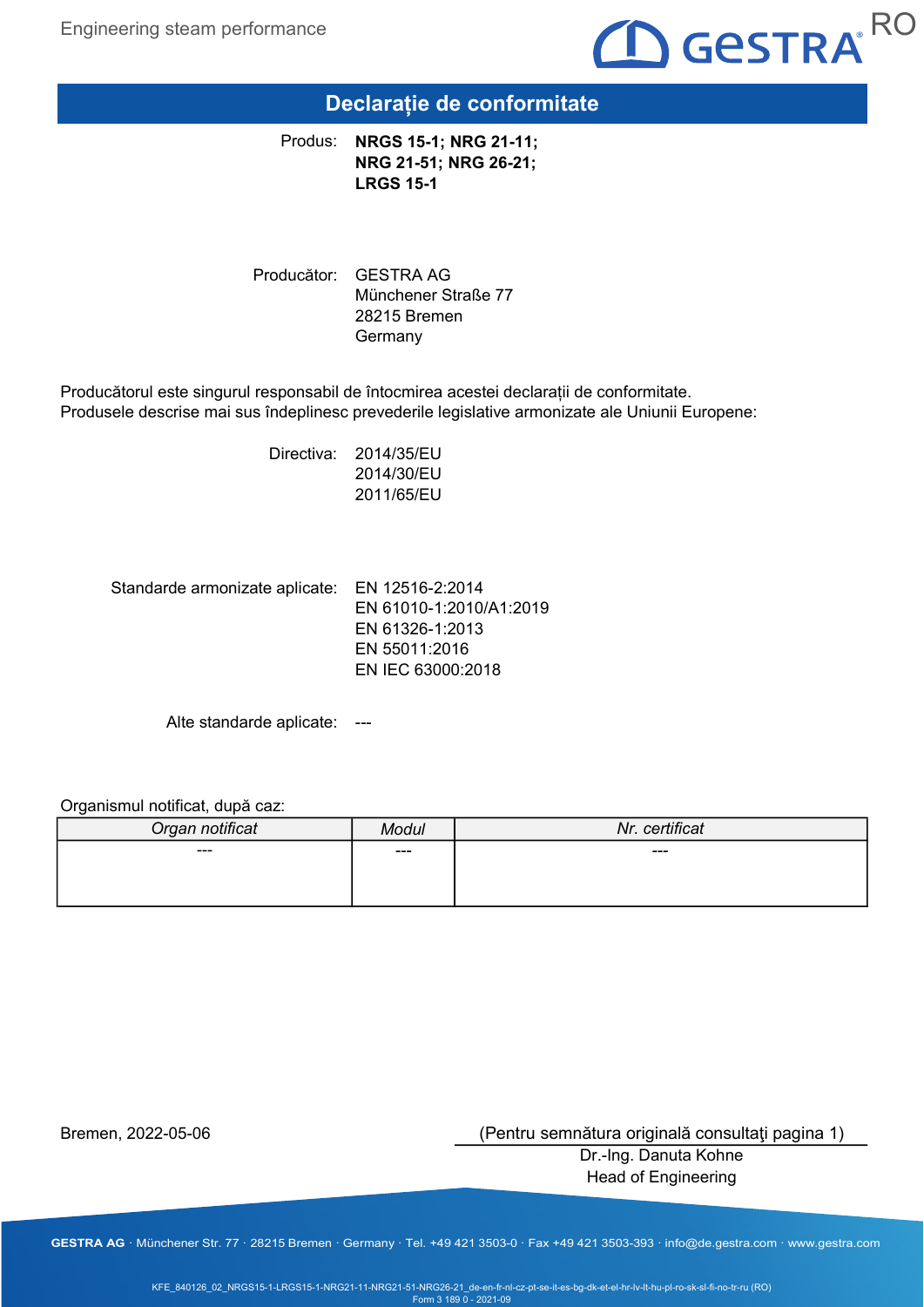

## EU Vyhlásenie o zhode

Výrobok: NRGS 15-1; NRG 21-11; NRG 21-51; NRG 26-21; LRGS 15-1

Výrobca: GESTRA AG Münchener Straße 77 28215 Bremen **Germany** 

Výhradnú zodpovednosť za vystavenie toho vyhlásenia o zhode znáša výrobca. Vyššie popísané výrobky spĺňajú platné harmonizačné predpisy Európskej únie:

> Smernica: 2014/35/EU 2014/30/EU 2011/65/EU

Použité harmonizované normy: EN 12516-2:2014 EN 61010-1:2010/A1:2019 EN 61326-1:2013 EN 55011:2016 EN IEC 63000:2018

Ďalšie použité normy: ---

#### Prípadne notifikovaná osoba:

| Modul | Certifikát č. |
|-------|---------------|
| ---   | ---           |
|       |               |
|       |               |

Bremen, 2022-05-06

(Originálny podpis pozri strana 1)

Dr.-Ing. Danuta Kohne Head of Engineering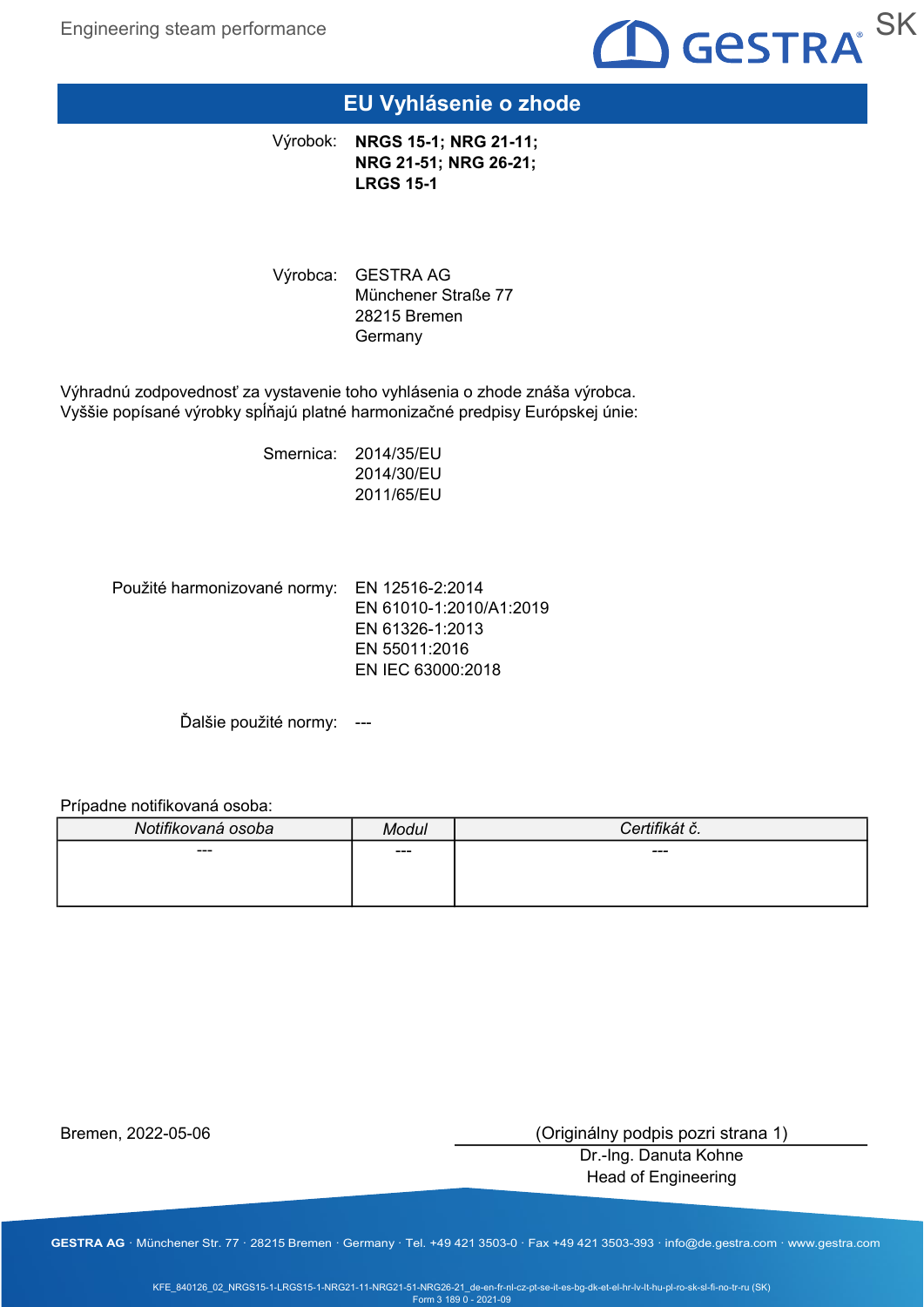

### ES Izjava o skladnosti

Izdelek: NRGS 15-1; NRG 21-11; NRG 21-51; NRG 26-21; LRGS 15-1

Proizvajalec: GESTRA AG Münchener Straße 77 28215 Bremen Germany

Za izdajo te izjave o skladnosti je odgovoren izključno proizvajalec. Zgoraj opisani izdelki so v skladu z veljavno usklajevalno zakonodajo Evropske unije:

> Direktiva: 2014/35/EU 2014/30/EU 2011/65/EU

Uporabljeni harmonizirani standardi: EN 12516-2:2014

EN 61010-1:2010/A1:2019 EN 61326-1:2013 EN 55011:2016 EN IEC 63000:2018

Uporabljeni dodatni standardi: ---

#### Where applicable, the notified body:

| Priglašeni organ | Modul | Št. certifikata |
|------------------|-------|-----------------|
| ---              | ---   | ---             |
|                  |       |                 |
|                  |       |                 |

Bremen, 2022-05-06

(Originalni podpis glejte na strani 1)

Dr.-Ing. Danuta Kohne Head of Engineering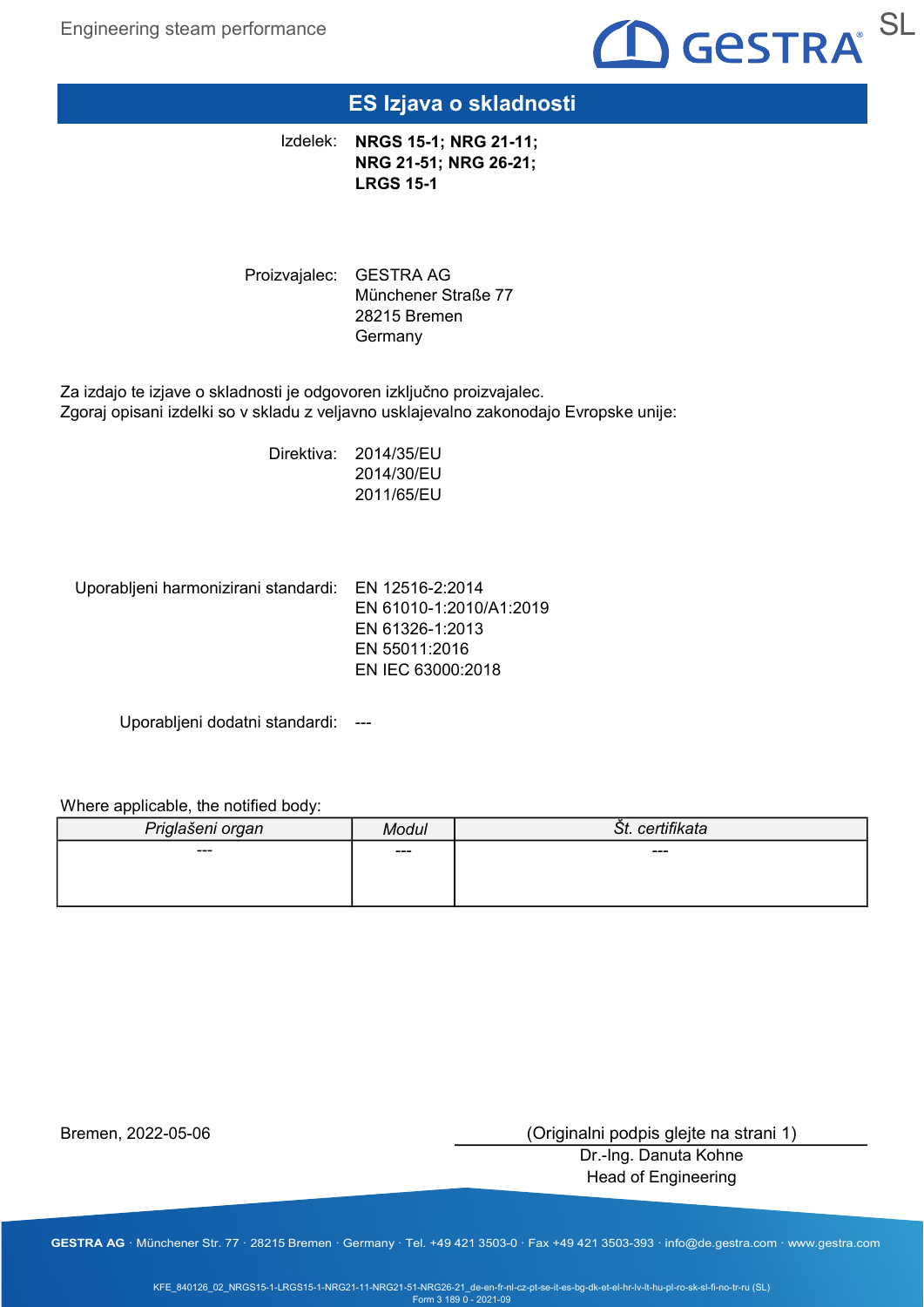

EU-vaatimustenmukaisuusvakuutus

Tuote: NRGS 15-1; NRG 21-11; NRG 21-51; NRG 26-21; LRGS 15-1

Valmistaja: GESTRA AG Münchener Straße 77 28215 Bremen Germany

Tämän vaatimustenmukaisuusvakuutuksen laatimisesta vastaa yksinomaan valmistaja. Yllä mainitut tuotteet täyttävät Euroopan Unionin yhdenmukaistamislainsäädännön vaatimukset:

> Direktiivi: 2014/35/EU 2014/30/EU 2011/65/EU

Sovelletut yhdenmukaistetut EN 12516-2:2014 standardit: EN 61010-1:2010/A1:2019 EN 61326-1:2013 EN 55011:2016 EN IEC 63000:2018

Sovelletut muut standardit: ---

Mahdollisesti ilmoitettu laitos:

| Ilmoitettu laitos | Moduuli | Sertifikaatin nro |
|-------------------|---------|-------------------|
| ---               | ---     | ---               |
|                   |         |                   |

Bremen, 2022-05-06

(Alkuperäinen allekirjoitus ks. sivu 1)

Dr.-Ing. Danuta Kohne Head of Engineering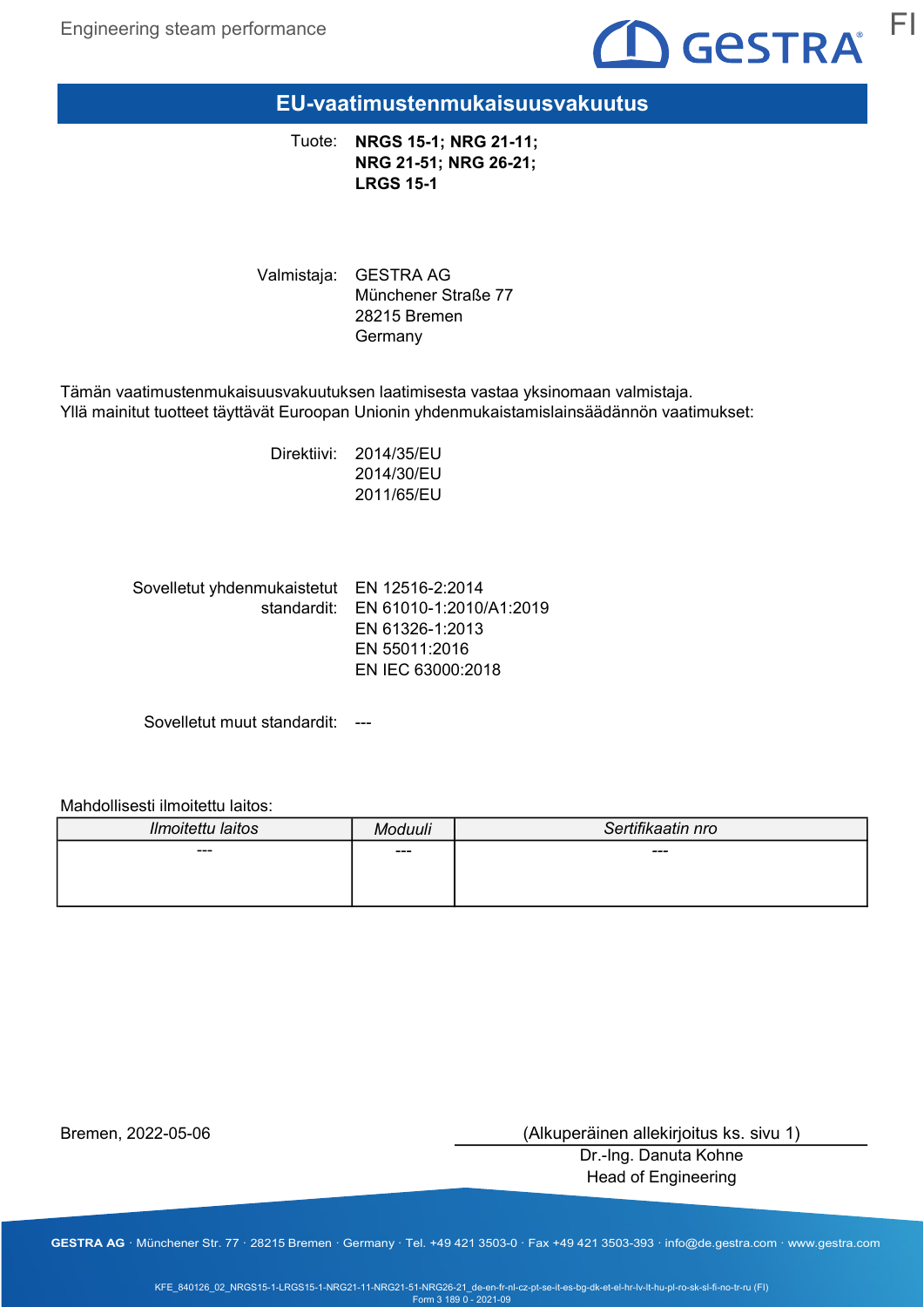

EU-försäkran om överensstämmelse

Produkt: NRGS 15-1; NRG 21-11; NRG 21-51; NRG 26-21; LRGS 15-1

Tillverkare: GESTRA AG Münchener Straße 77 28215 Bremen Germany

Tillverkaren bär ensam ansvaret för utfärdandet av den här försäkran om överensstämmelse. De ovan beskrivna produkterna uppfyller den Europeiska Unionens tillämpliga harmoniseringsrättsföreskrifter:

> Direktiv: 2014/35/EU 2014/30/EU 2011/65/EU

Tillämpade harmoniserade EN 12516-2:2014 standarder: EN 61010-1:2010/A1:2019 EN 61326-1:2013 EN 55011:2016 EN IEC 63000:2018

Övriga tillämpade standarder: ---

Eventuellt ackrediterat provningsorgan:

| Ackrediterat provningsorgan | Modul | Certifikatsnummer |
|-----------------------------|-------|-------------------|
| ---                         | ---   | ---               |
|                             |       |                   |
|                             |       |                   |

Bremen, 2022-05-06

(Originalunderskrift se sidan 1)

Dr.-Ing. Danuta Kohne Head of Engineering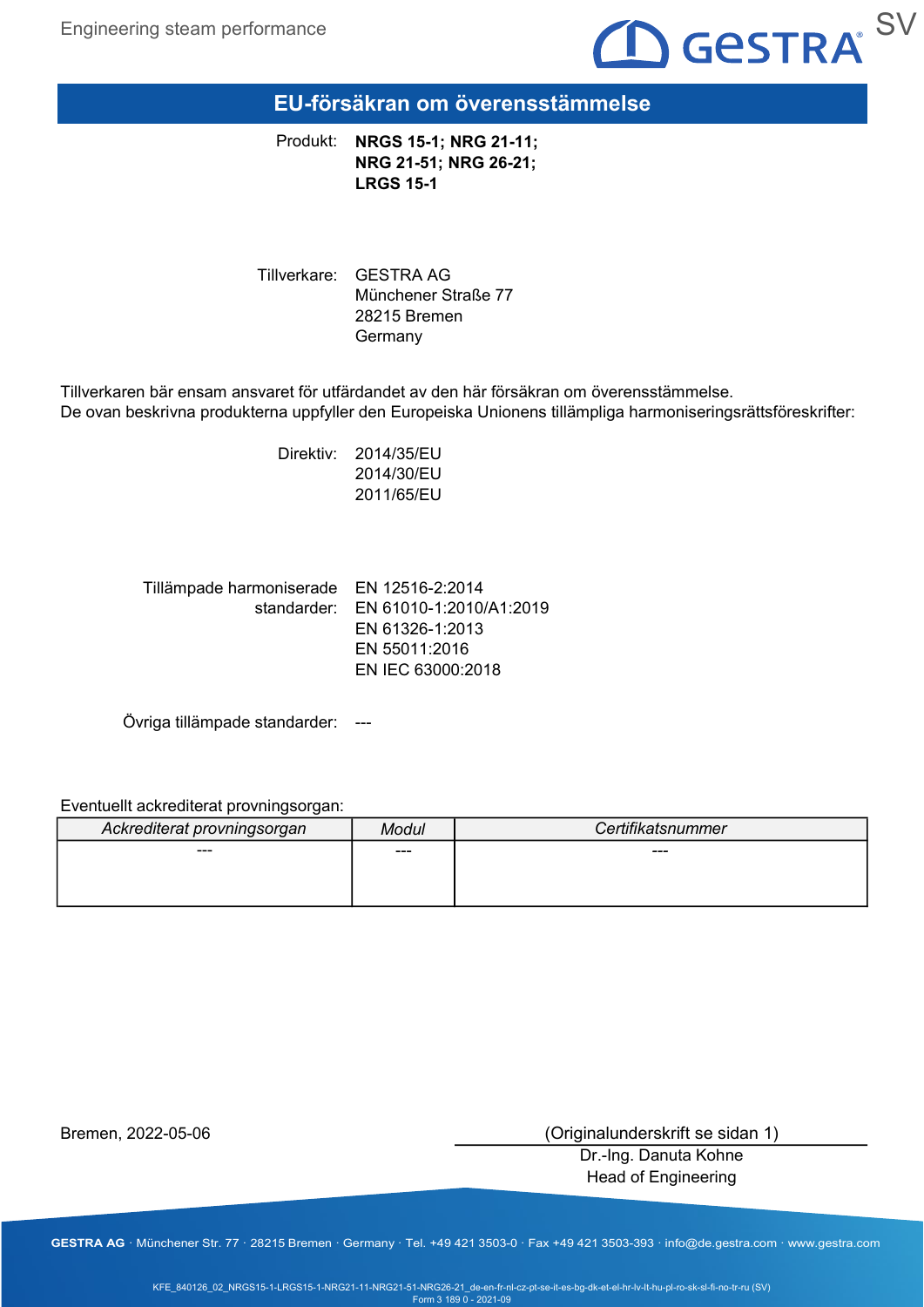

### EU-samsvarserklæring

Produkt: NRGS 15-1; NRG 21-11; NRG 21-51; NRG 26-21; LRGS 15-1

Produsent: GESTRA AG Münchener Straße 77 28215 Bremen **Germany** 

Produsenten har eneansvaret for å utstede denne samsvarserklæringen. Produktene beskrevet ovenfor oppfyller den relevante harmoniseringslovgivningen i EU:

> Direktiv: 2014/35/EU 2014/30/EU 2011/65/EU

Anvendte harmoniserte standarder: EN 12516-2:2014

EN 61010-1:2010/A1:2019 EN 61326-1:2013 EN 55011:2016 EN IEC 63000:2018

Andre anvendte standarder: ---

#### Hvis relevant, skal det meldte organet:

| <b>Underrettet</b> | د ماریام خ<br>11 L | $M$ ndul<br>uı |
|--------------------|--------------------|----------------|
| $\sim$ $\sim$      | $---$              | ---            |
|                    |                    |                |
|                    |                    |                |

Bremen, 2022-05-06

(Original-signatur, se side 1)

Dr.-Ing. Danuta Kohne Head of Engineering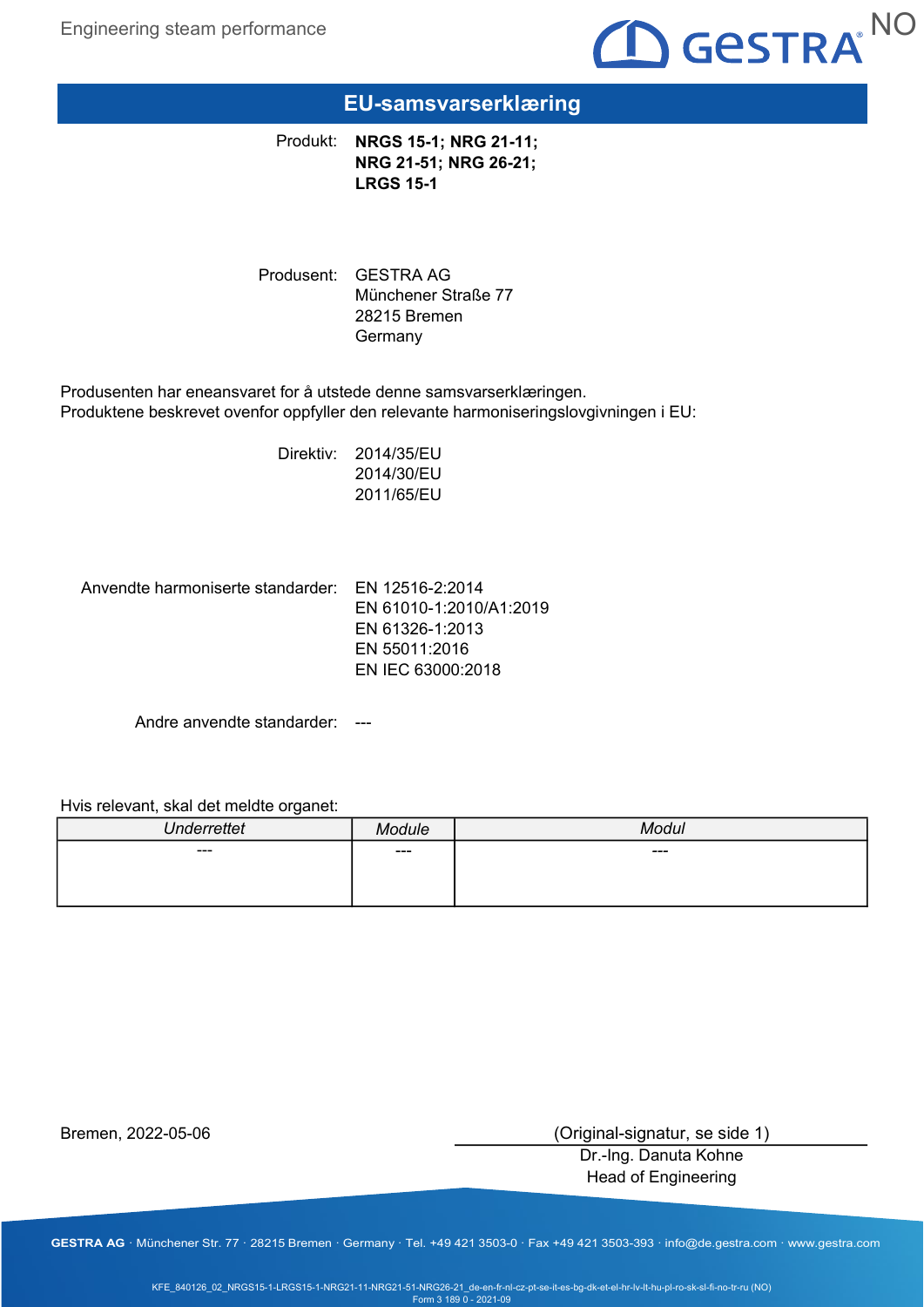

## AB Uygunluk beyanı

Ürün: **NRGS 15-1; NRG 21-11;** NRG 21-51; NRG 26-21; LRGS 15-1

Üretici: GESTRA AG Münchener Straße 77 28215 Bremen Germany

İşbu uygunluk beyanının düzenlenmesinin tüm sorumluluğu sadece üreticiye aittir. Yukarıda tarif edilen ürünler, Avrupa Birliği'nin ilgili uyum mevzuatına uygundur:

> Direktif: 2014/35/EU 2014/30/EU 2011/65/EU

Uygulanmış uyumlaştırılmış EN 12516-2:2014 standartlar: EN 61010-1:2010/A1:2019 EN 61326-1:2013 EN 55011:2016 EN IEC 63000:2018

Uygulanmış diğer standartlar: ---

Duruma göre bilgilendirilen merci:

| Bilgilendirilen merci | Modül | Sertifika no. |
|-----------------------|-------|---------------|
| ---                   | ---   | $---$         |
|                       |       |               |
|                       |       |               |

Bremen, 2022-05-06

(Orijinal imza için bakınız sayfa 1)

Dr.-Ing. Danuta Kohne Head of Engineering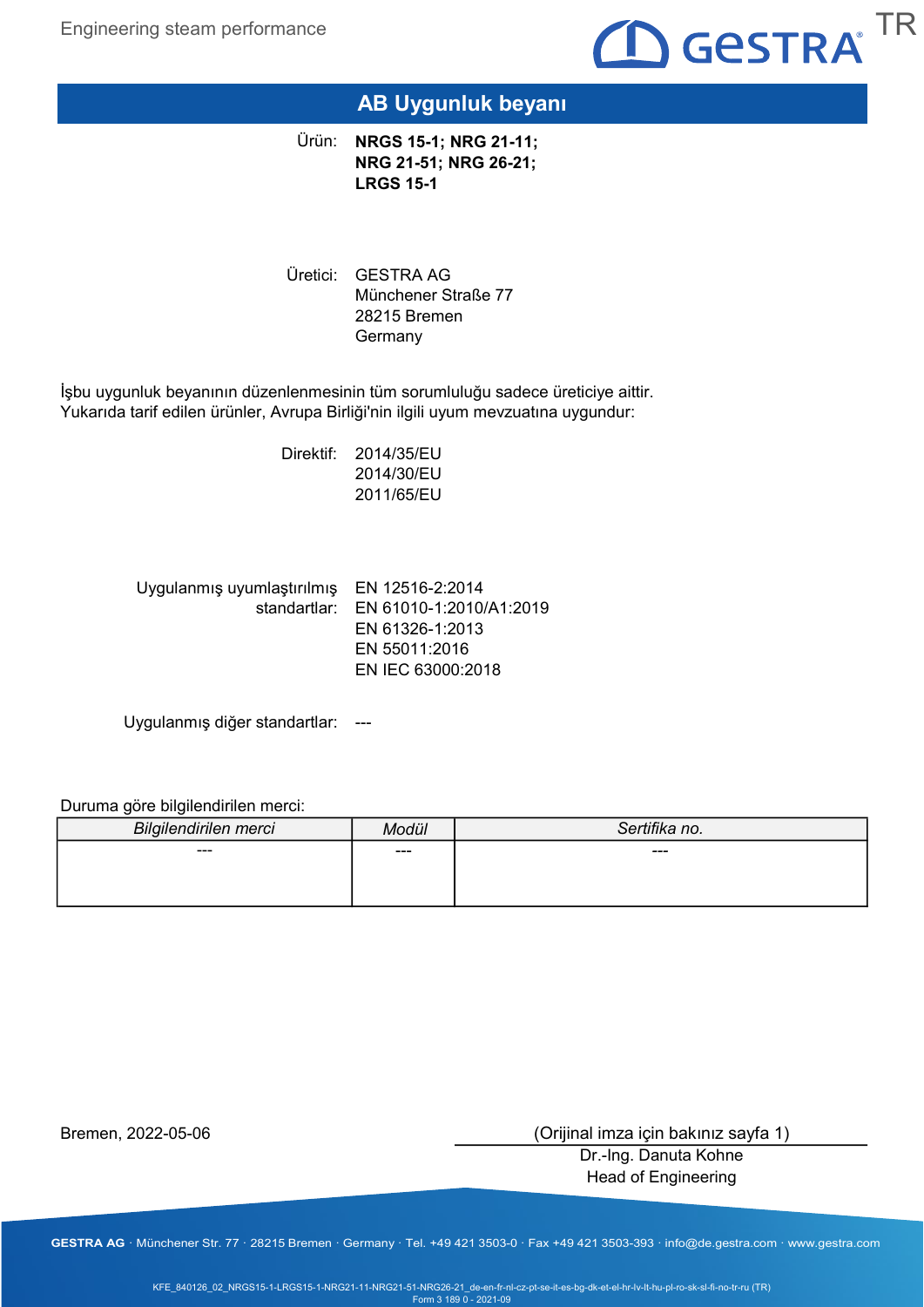

### Сертификат соответствия нормам ЕС

NRGS 15-1; NRG 21-11; NRG 21-51; NRG 26-21; LRGS 15-1 Изделие:

Производитель: GESTRA AG Münchener Straße 77 28215 Bremen Germany

Единоличную ответственность за составление настоящего сертификата соответствия несет производитель.

Указанные выше изделия отвечают нормативным актам по гармонизации Евросоюза:

Директива: 2014/35/EU 2014/30/EU 2011/65/EU

Использованные согласованные EN 12516-2:2014

нормы: EN 61010-1:2010/A1:2019 EN 61326-1:2013 EN 55011:2016 EN IEC 63000:2018

Прочие использованные нормы: ---

#### Уполномоченная организация, если имеется:

| Уполномоченная организация | Мод∨ль | № сертификата |
|----------------------------|--------|---------------|
| ---                        | ---    | ---           |
|                            |        |               |
|                            |        |               |

Bremen, 2022-05-06

(Оригинал подписи см. на стр. 1)

Dr.-Ing. Danuta Kohne Head of Engineering